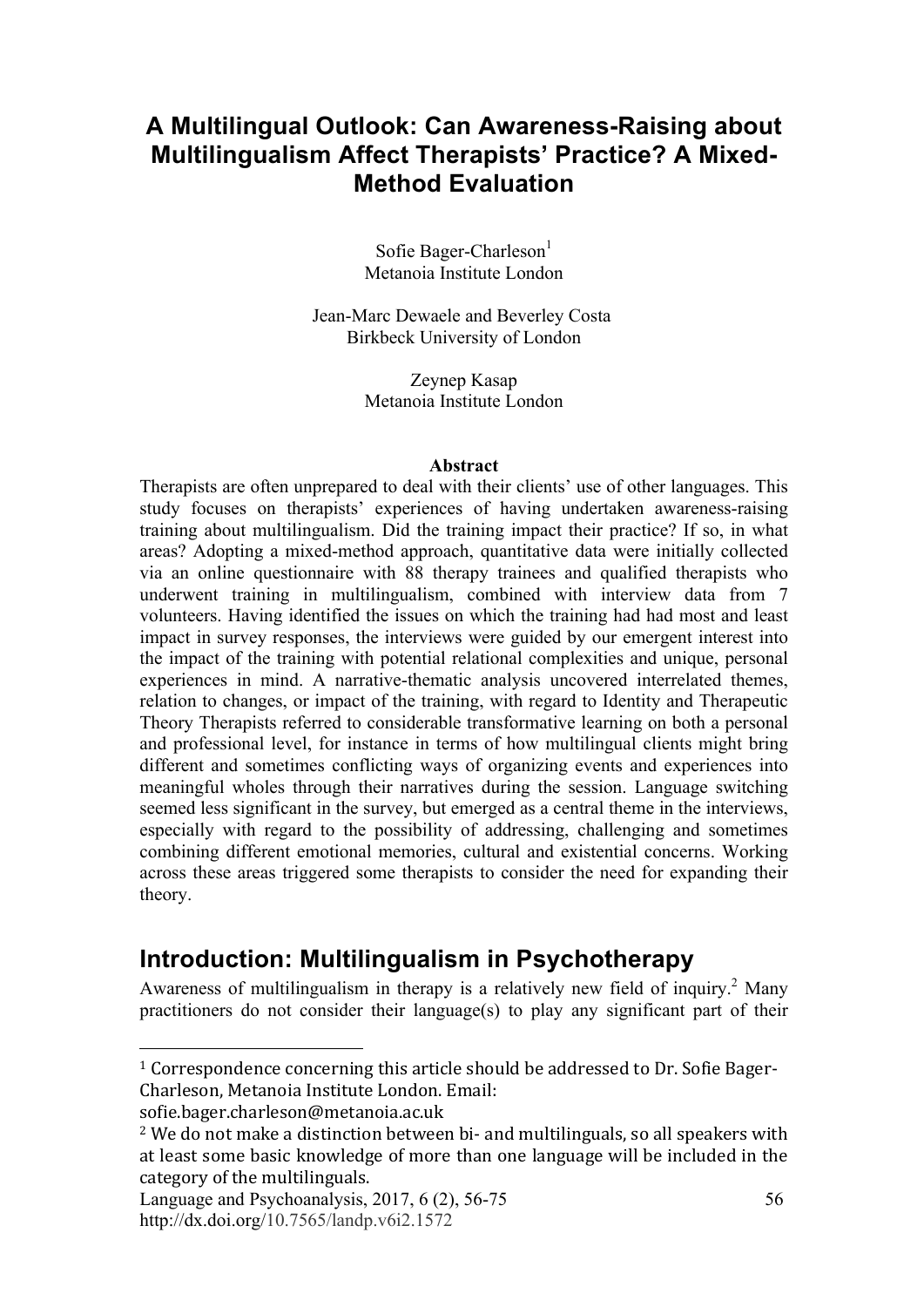modality or therapeutic work. As Barden &Williams (2007, p. 8) suggest, it is "common to be fluent in a language without having to consider how it is put together or what stops it falling apart. It just is." We will consider the impact of multilingual training on therapists, using a mixed-methods approach. The training, which is evaluated in this paper has been delivered since 2010 to a variety of therapy trainees and qualified therapists. The study is situated within a new wave of research on multilingualism and psychotherapy whose main aim is to gain a better understanding of the roles of clients' languages in therapy and ways for therapists to handle and interpret code-switching appropriately and accurately.

## **Literature Review**

### *Training Therapists to Consider the Impact of Multilingualism in Therapy*

This research project builds on the findings and recommendations of researchers such as Costa & Dewaele (2012), Dewaele &Costa (2013), Georgiadou (2015), Kokaliari (2013) and Verdinelli & Biever (2009), for psychotherapy trainings to address the issue of multilingualism. A training programme for therapists who are both multilingual and monolingual, structured around the findings emerging from research studies: Costa (2010), Costa & Dewaele (2012), Dewaele & Costa (2013), Pavlenko (2005), Santiago-Rivera & Altarriba (2002), Tehrani &Vaughan (2009) and Verdinelli & Biever (2009) has been developed, delivered and revised as new research findings emerged. This study aims to evaluate the impact this training has had on the participating therapists and on their practice.

Georgiadou's (2014) research focused on international counselling trainees' experiences. She included a recommendation that counselling courses pay more attention to languages and difference. She builds on McKenzie-Mavinga's (2011) suggestion that students who face difficulties regarding acculturation and discrimination need opportunities for discussion. Georgiadou (2015) recommends "counsellor education programmes acknowledge the additional challenges that international trainees may encounter in practice in relation to linguistic competence and provide sufficient space and possibilities for relevant discussion with peers, tutors and supervisors" (p. 9). Skulic's (2007) research led him to conclude that a therapist's bilingualism can both promote and/or adversely affect the therapeutic process. He recommends that therapists need to be helped via training or supervision with others to be aware of their own cultural positioning, stereotypes and language related issues. More recent research conducted by Georgiadou (2015) - an exploration of international counselling trainees' training experience - discovered that trainees identified benefits in practising across languages and cultures during placement.

Research on monolingual therapists' experiences of working with multilingual clients (Bowker & Richards, 2004; Stevens & Holland, 2008) demonstrated that therapists were pushed outside of their comfort zone. Costa and Dewaele (2012, 2013) research suggested that multilingual clients may benefit from a therapeutic environment where they can use their first language, but it is the therapist's ability to grasp personal meanings of language usage (for instance switching, avoidance etc.), which is of therapeutic value. A mixed-method study, combining a survey of 101 monolingual and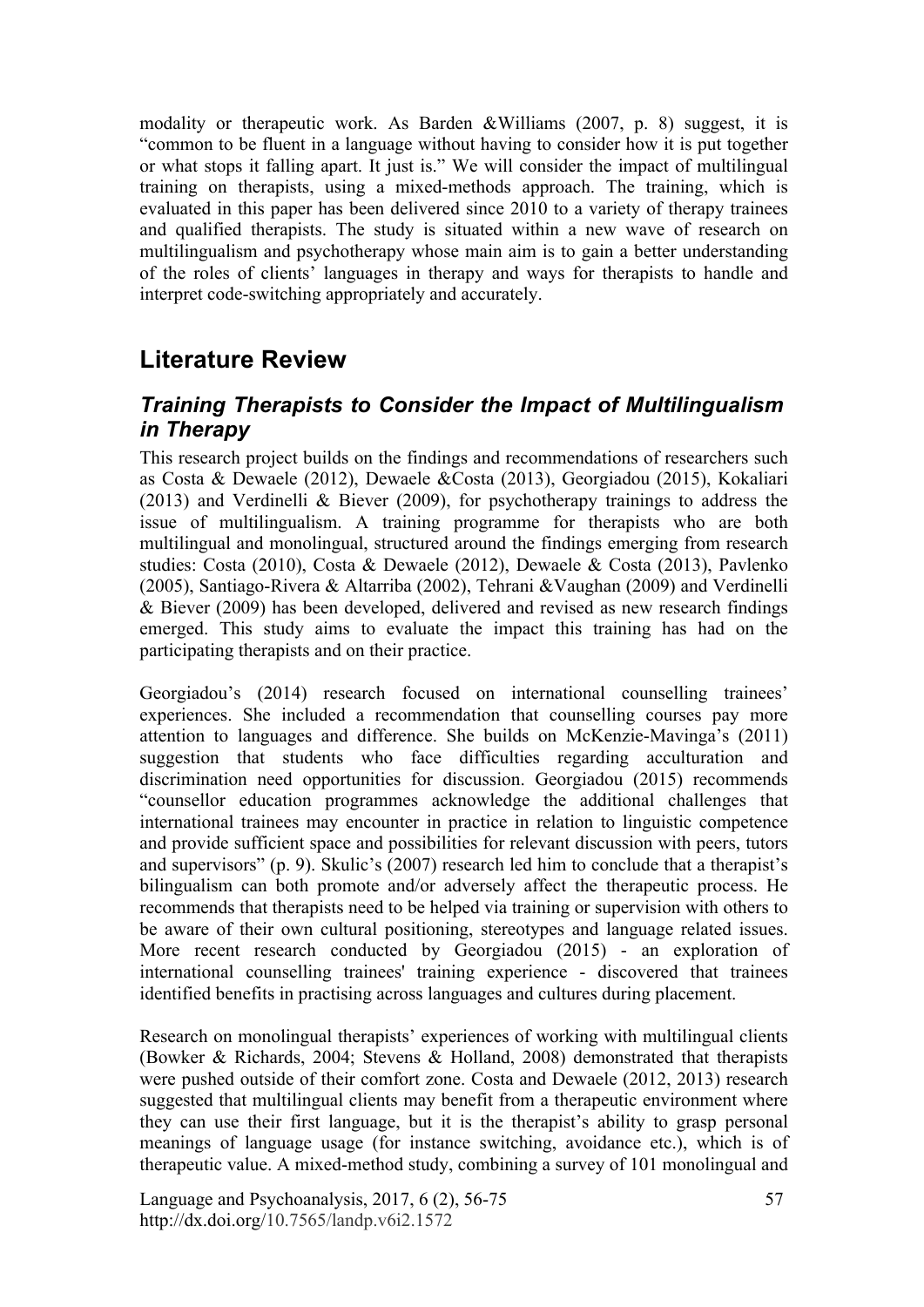multilingual therapists and interviews with three psychotherapists showed that multilingual therapists tended to view their ability to share a language, or to have a facility for languages or thinking about languages with a patient as positive with respect to their capacity for attunement with the client. They felt better equipped to help patients to feel more connected and less isolated but also pointed to the potential problem linked to increased empathy and intimacy, namely possible collusion – an issue monolingual therapists were less likely to encounter. They insisted that it was crucial to pay proper attention to the appropriate setting and maintenance of boundaries and not to overlook the issue of disclosure. The therapists agreed that having been in contact with other languages had stimulated their thinking about language use with their clients checking understanding and sometimes simplifying their language. Although they had not invited other languages into the therapy, they agreed that this had potential. The survey and the interviews seemed to have acted as a trigger for reflection. In other research studies therapists reported a distinct lack of training for multilingual work (Gonzalez et al., 2015; Trepal et al., 2014; Verdinelli, 2009) — they often felt isolated and disconnected while learning how to use the two or more languages in their personal and professional lives.

Underpinned by the findings from the research conducted by Jean-Marc Dewaele and Beverley Costa (2012, 2013) the curriculum of the training programme was developed. Although much of the research makes recommendations for specific training for multilingual therapists or monolingual therapists, this training is aimed at mixed groups of monolingual and multilingual therapists, with a view to mainstreaming rather than marginalising the subject. Dewaele and Costa's (2013) research: *"Psychotherapy across Languages: Beliefs, Attitudes and Practices of Monolingual and multilingual Therapists with their Multilingual Patients"*, is one of the few pieces of research which has targeted monolingual and multilingual therapists simultaneously.

The curriculum of the training included the following topics identified as significant in the research: the impact of multilingualism on identity, transference and projections, emotional expression, early memories, emotions and relationships, language-switching in therapy and counselling. Pavlenko (2004, 2005, 2006) argues that multilinguals can frequently feel different, behave differently and express themselves differently in their different languages. They can express different emotions in their distinct languages and this can of course impact on their sense of self and their relationships (Dewaele, 2013, 2016). The curriculum also includes: multilingual defense and protective structures, trauma and shame, treatment and repair referring to Tehrani & Vaughan's (2009) demonstration of how a multilingual client can harness their multilingualism for repair after a traumatic incident. The danger of making assumptions is also included in the curriculum as one of the topics. Antinucci (2004) identifies a common position taken by multilingual therapists with their multilingual clients of over identification or over joining with the client. These nine curriculum topics were the items chosen to be included in the questionnaire.

The training was a brief intervention comprising between 7 and 14 hours of teaching, and some or all the topics were covered depending on timing and participants' needs. It was delivered between 2010 and 2015 to a wide range of trainee and qualified monolingual and multilingual mental health clinicians in the statutory and voluntary sectors in the UK.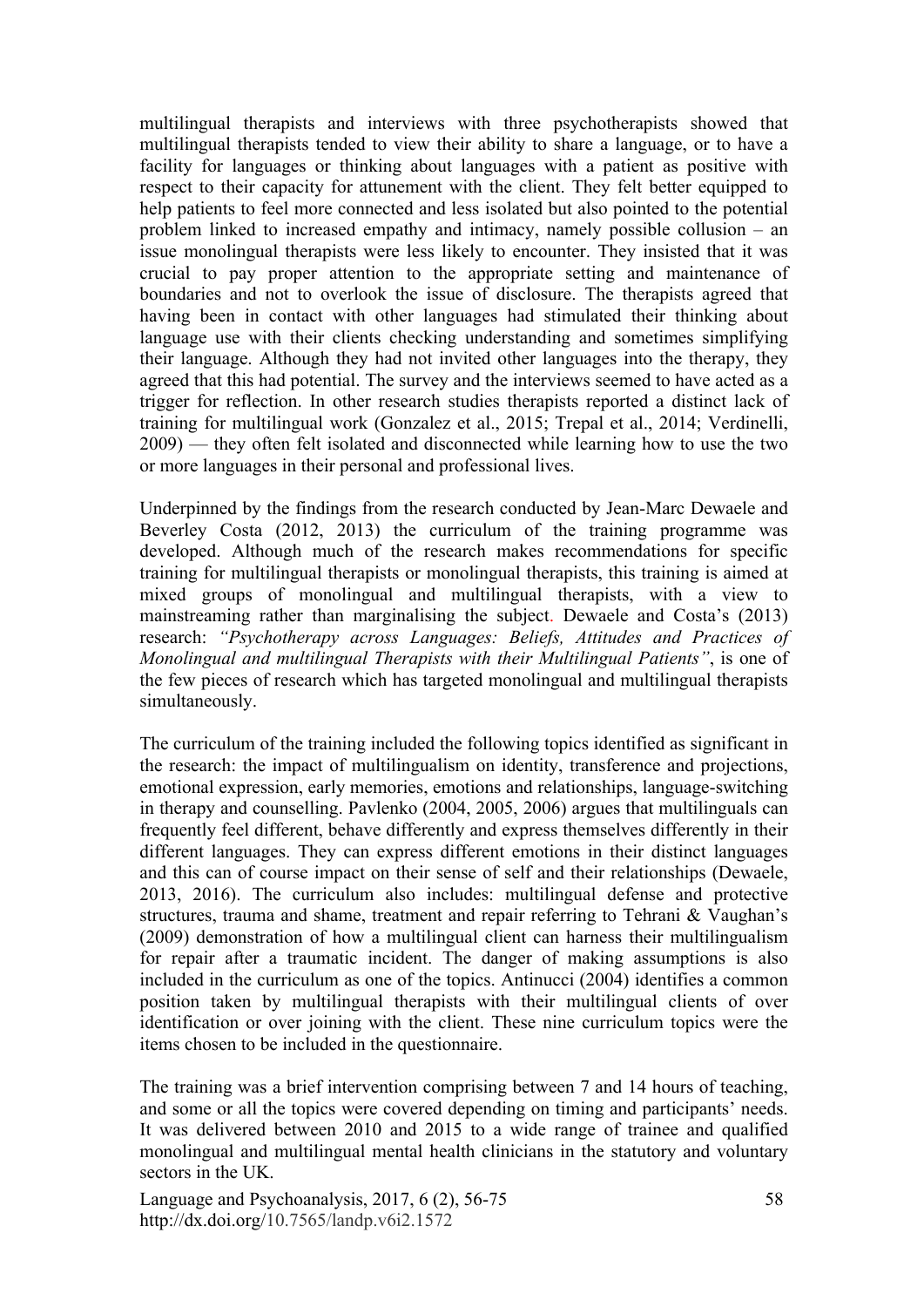# **The Context of the Training**

The Mothertongue multi-ethnic Counselling Service was a culturally and linguistically sensitive counselling service (2000-2018), which provided professional counselling to people from black and ethnic minority backgrounds in their preferred language. Mothertongue developed, revised and delivered two training initiatives and one clinical supervision initiative based on findings from research, as referenced above. Only the evaluation of the brief training intervention on multilingualism is included in this paper.

The training has been delivered to a variety of therapy trainees and qualified therapists, including IAPT trainees, CAMHs teams, trainee and trained clinical psychologists, trainees on psychotherapy training programmes, voluntary sector organisations offering psychotherapy and counselling to victims of domestic violence, asylum seekers and refugees, and parents of children in hospices. This training explores the impact of multilingualism on clients' and professionals' development including their identity, emotional expression, trauma, memory and defenses. The training considers how language issues and acculturation stress impact on people who have recently migrated as well as British born 2nd and 3rd generation migrants and refugees. The training also explores how multilingualism impacts on the therapeutic relationship.

The following topics, which incorporate the main findings from the research, are included:

- How language shapes our identity and sense of self.
- How to work safely with a client's language in the room when we do not understand it.
- How to engage with language switching to help clients with emotional expression, management of traumatic symptoms, self-soothing and repair.
- How others' or our own multilingualism impacts on us and how this shapes our reactions to our multilingual clients.

The training methodology includes a selection of the following, depending on timing and participants' needs: discussion, role play, demonstrations, hot seating, action methods - for participants to take different perspectives, DVDs, creative literature – novels, plays, poetry. Personal experiential exercises – creative writing, guided visualisations, journal writing, art exercises, autobiographical writing and reflective discussions are also used. The therapists attending the training were contacted in 2015 with an invitation to participate in the study. 88 therapists responded, covering a broad range of therapeutic approaches.

This study is an evaluation of the impact the multilingual training has had on the therapists and their practice. The research design and questionnaire obtained approval from the Ethics Committee of the School of Social Sciences, History and Philosophy at Birkbeck, University of London.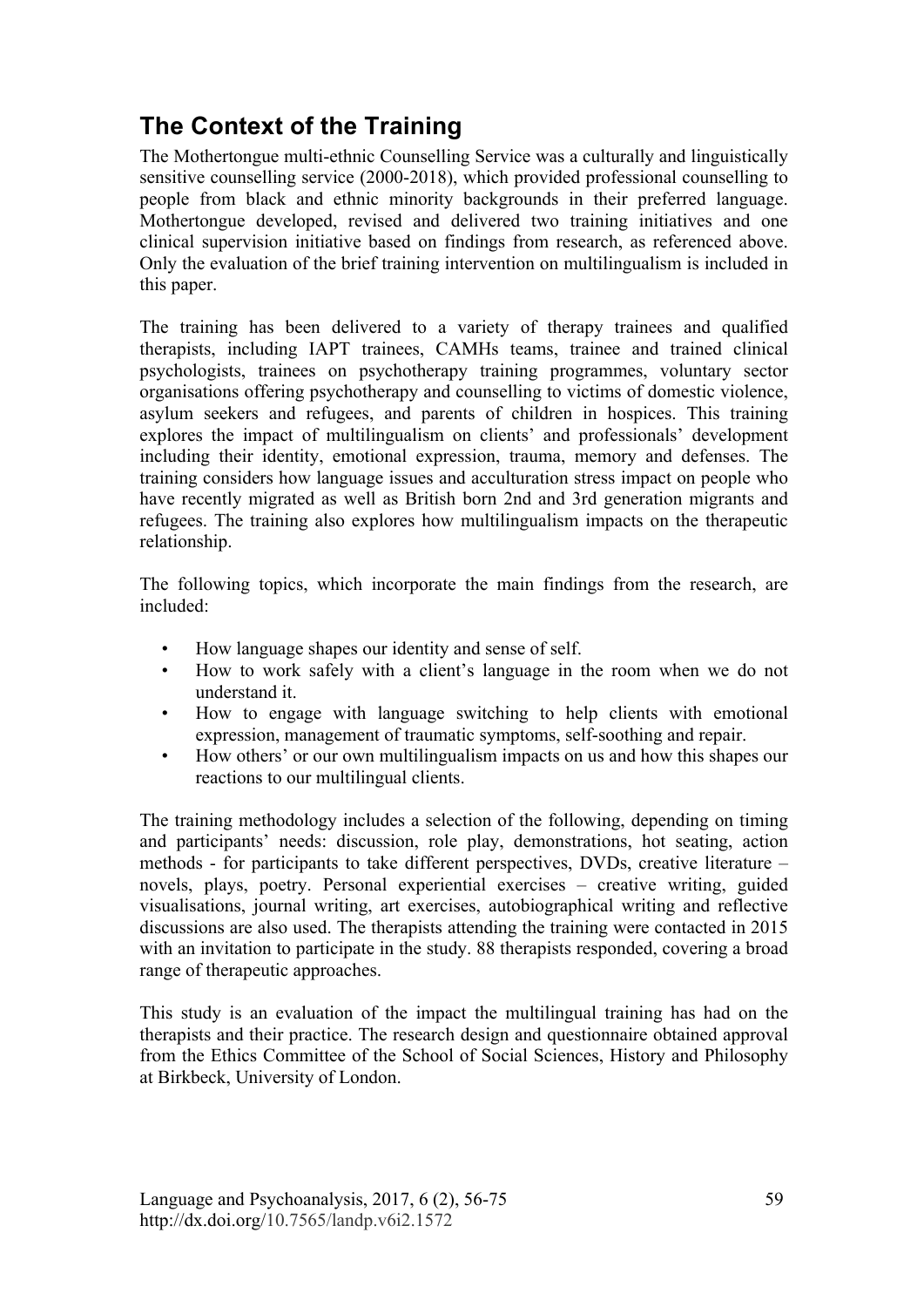# **Methodological Considerations for a Mixed Methods Approach**

### *Critical Realism with a Transcultural Interest in Narrative Truths*

This study adopts a critical realist stance to knowledge, suggesting that there may be a pre-existing, mind-independent reality, but that this reality is 'mediated through and by individual experiences and representation, and is socially situated' (Finlay & Ballinger, 2006, p. 258). We view critical realism from a transcultural lens; whilst inter- and cross-cultural theories typically highlight the significance of improved understandings and dialogues between cultures, transculturalism suggests that "cultures are as much internally differentiated as they are different from other cultures" (Freudenberger, 2004, p. 39). We are interested in shared themes among therapists with regard to their experiences of multilingual training, but we are also hoping to contribute with research about unique, personal experiences in the field. Like Wittgenstein, we suggest that "the limits of my language means the limits of my world" (Wittgenstein, 1922/1960, p. 62). Whilst doing so we adhere for instance to a realist stance to language as human, physical and mental capacity which differ from animals and have evolved for at least 3000 years, possibly since the origins of homo sapiens 200,000 years ago.

We also position our research in the context of a reality where geographical, socioeconomic and political factors impact directly and indirectly on reasons for migration and multilingualism. But our *critical* realism also includes the, for critical researchers underpinning "challenge of the taken for granted" (Finlay and Ballinger, 2006, p. 258). The earlier mentioned idea that the "limits of my language means the limits of my world" also involves an understanding of language as "subjective, judgement laden and culturally embedded" (Williams, 2007, p. 84). This assumption underpins our research. We aim to contribute with knowledge into what Polkinghorne (1991) refers to as 'narrative truths'. Seeking to "conceptualize the self as a narrative or story, rather than as a substance, brings to light the temporal and developmental dimension of human existence", asserts Polkinghorne (1991, p. 141). We are bringing this 'lens' on the individual's way of organising events; our own included, into the research into therapists' accounts of their experiences from training.

The study into the impact of training in multilingual therapy straddles two stages. With Critical Realism as an "umbrella foundation" (Creswell et al., 2011, p. 100) it has been conducted as a multiphase mixed method study with both fixed and emergent (Creswell et al., 2011, p. 54) aspects to its design to gain what Bryman (2001) and Brannen (2005, p. 12) refer to as "complementarity". This involves approaching therapists' experiences from two angles, expecting the two methods will help us to "generate complementary insights that together create a bigger picture" (Brannen (2005, p. 12).

Language and Psychoanalysis, 2017, 6 (2), 56-75 http://dx.doi.org/10.7565/landp.v6i2.1572 60 Fixed methods designs involve "studies where the use of quantitative and qualitative methods is predetermined and planned at the start of the research process, and the procedures are implemented as planned" (Creswell et al., 2011, p. 54). Emergent design reflects the decision to involve "a process that is ongoing, changeable and iterative in nature" as part of a "purposeful and carefully considered' aspect, 'prior to,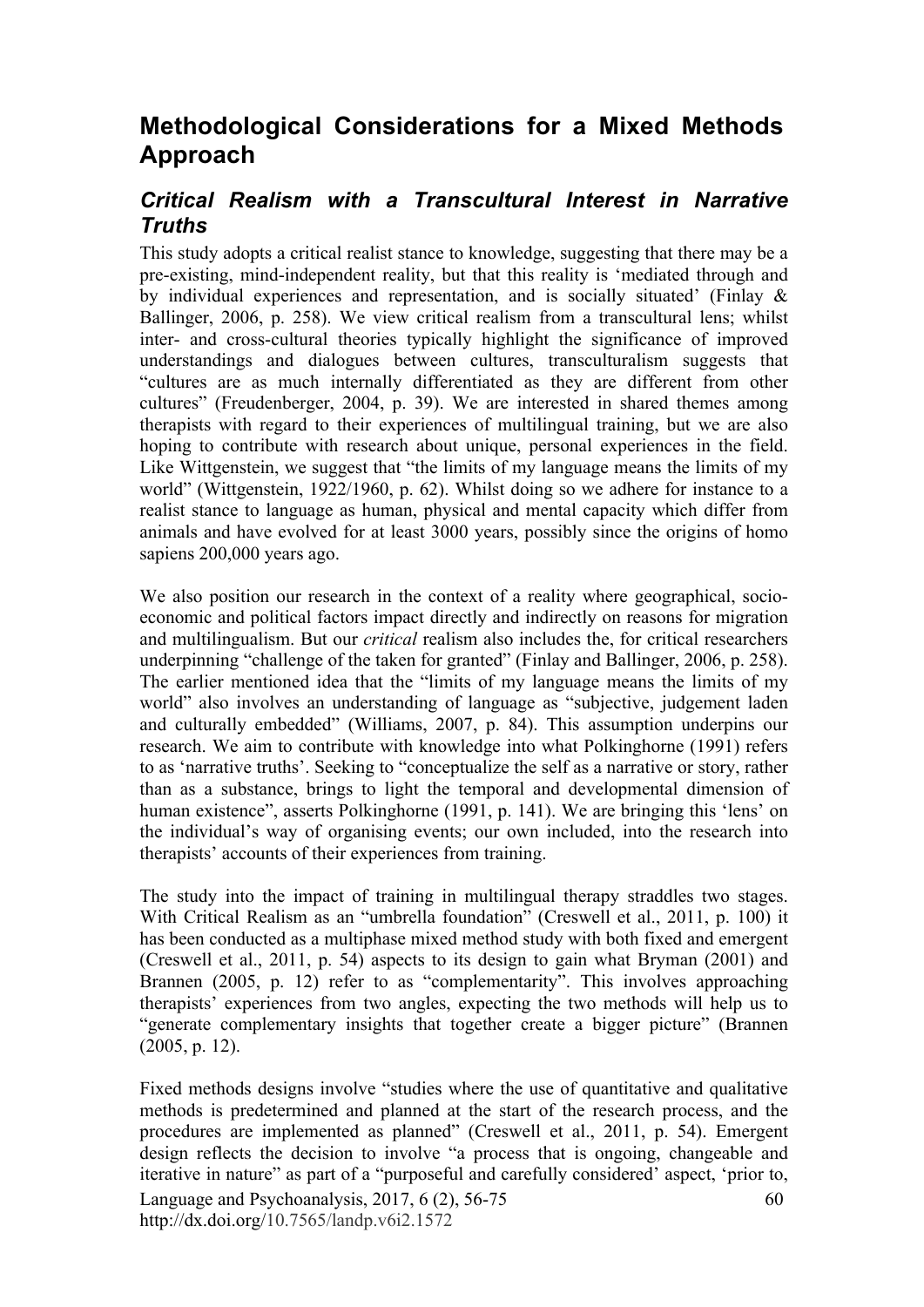during, and after, implementation", as Wright (2009, p. 63) puts it. Allowing new and emerging research questions to guide the study is not uncommon in mixed method research. Combining quantitative approaches to the data with qualitative is often legitimised because they can each answer different research questions (Creswell et al., 2011, p. 62). In this study, an example of an emergent theme is the carrying over of questions arising in the quantitative study into the qualitative inquiry. Another significant indicator of the 'ongoing, changeable and iterative' (Wright, 2009) nature of the study is the way in which the qualitative phase has developed with the subjectivity of the researchers in mind. The qualitative research phase is guided by a constructionist framework with 'relational interviewing' (Josselson, 2013) and a narrative variation of our thematic analysis (Bamberg, 2003; Braun & Clarke, 2006; Chase, 2005), which developed during our data analysis.

#### **Quantitative and Qualitative research**

Questionnaires and surveys involving Likert scales are, as Saldana (2012) concludes; "designed to collect and measure a participant's values, attitudes, and beliefs about selected subjects" (p. 93). Quantitative data transform meaning into numbers for statistical analysis into a fixed, linear string of response; from less to more as illustrated in the statistical presentation of the mean or average score determined by summing all the scores and dividing by the number of survey participants.

Qualitative inquiry aims, on the other hand, for a "three-dimensional" (Saldana, 2012, p. 93) focus; it displays varying levels of depth "with opportunities for gathering and assessing, in language-based meanings, what the participant values, believes, thinks, and feels about social life". We are interested in shared experiences among therapists regarding their multilingual training, but we are also hoping to contribute with research about unique, personal experiences in the field.

# **Quantitative Study**

### *Participants in the Quantitative Study*

Over 15 organisations which had commissioned the training for their therapists were asked to pass the invitation on to their therapists, (approximately 200 in total), who had undergone the training. The therapists were sent an invitation to complete the survey relating to specified therapeutic aspects which could/could not have been impacted by the training.

A total of 88 participants (70 females, 16 males) completed the survey. Eighty-seven participants took part in the training between 2013 and 2015 and 1 took part in 2012. Participants' ages ranged from 22 to 68 (Mean =  $42.2$ , SD = 13.4). They included a majority of psychotherapists, counselors and psychological wellbeing practitioners - some of whom were still in training. Seventy-six participants reported having English as a first language, other first languages included British Sign Language, French, German, Greek, Gujarati, Hindi, Italian, Polish, Portuguese, Punjabi, Russian, Spanish and Swahili. A majority ( $n = 64$ , 72.7%) reported using English exclusively in therapy, the remaining participants reported using other languages at their disposal. Seventy-nine participants (90%) reported having been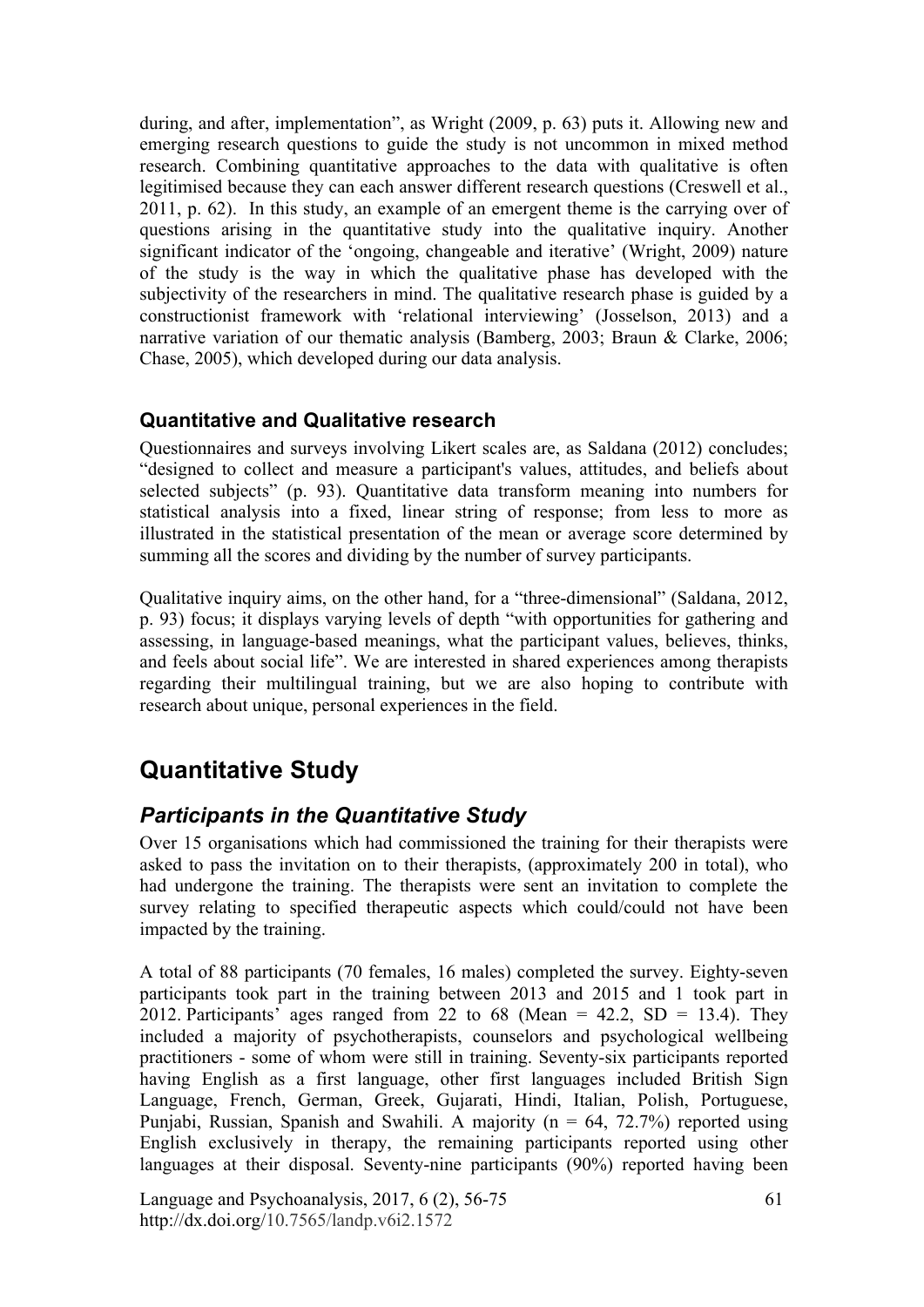trained in English, with the remaining participants having been trained in British Sign Language, Gujarati or Spanish.

#### *Instruments*

The main questionnaire was exploratory in nature. It contained 18 items in the form of statements with 5-point Likert scales (ranging from "strongly disagree" to "strongly agree") and six open-ended text box questions. Not all the items were applicable to all the participants. The items covered the training in: therapy with multilingual clients; interpreter-mediated therapy and participants' experiences of supervision for multilingual therapists. Only the evaluation of the training in therapy with multilingual clients is considered in this paper. The questionnaire was pilot-tested with 3 therapists. This led to the deletion of some items and the reformulation of others. The final version of the questionnaire was put on-line on Google forms. Organisations which had participated in the training were enlisted to recruit participants. The questionnaire was anonymous but the last item allowed participants to leave an email address if they agreed to be interviewed on the issues covered in the questionnaire.

#### **First question**

The first question invited participants to pick a value reflecting their agreement to the following question: *"Has the training to work with multilingualism in therapy impacted on the way you work therapeutically with the multilingualism in the room with reference to…?"*:

- Identity including transference and projections
- Emotional expression
- Defense
- Trauma
- Repair
- Code-switching
- Shame
- Early memories, emotions and relationships
- The danger of making assumptions

The nine categories represented a mixture of epistemic approaches to multilingualism, ranging from linguistic (code-switching) to psychoanalytic (defense, trauma, early memories, countertransference) and systemic (assumptions) which reflected the pluralist training structure. These closed questions were followed by an open question, allowing participants to add a comment in an open-ended text box.

# **Results of Quantitative Data**

#### *Descriptive Statistics*

#### **1. Impact of training on therapeutic work**

Mean scores were calculated for every item. Items were then sorted according to the amount of impact reported on participants' therapeutic work (see Figure 1).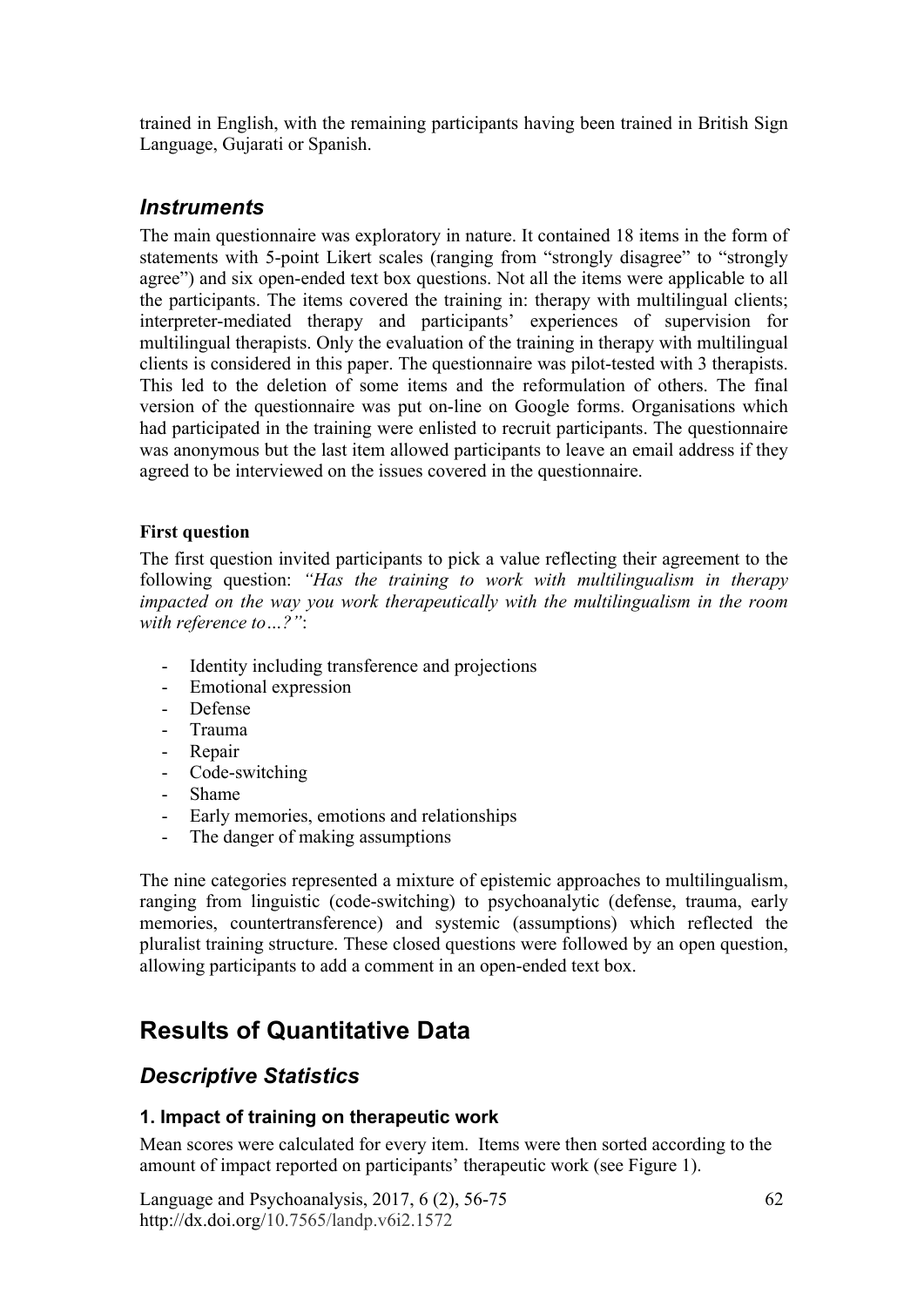

#### **Figure 1**

Impact of training on therapeutic work

The participants rated the impact of the training highest with regard to the danger of making assumptions, with a mean value situated between "quite a lot" and "very much". The items "emotional expression" and "identity" had a mean score situated half-way between "so-so" and "quite a lot". The items "defense", "early memories, emotions and relationships", "shame" and "trauma" were closer towards the "so-so" value. The training seemed to have had least impact on code-switching, with a mean score hovering between "not especially" and "so-so". In other words, the training had not had much impact on therapists' interest in or ability to engage with code-switching in therapy.

#### **2. New Emergent Questions**

The analysis of the quantitative data provided some insights into how the participants related to the nine different key components of their training. This revealed, as mentioned, for instance that the training was reported to have had least impact on code switching, and the highest score for impact was the danger of making assumptions.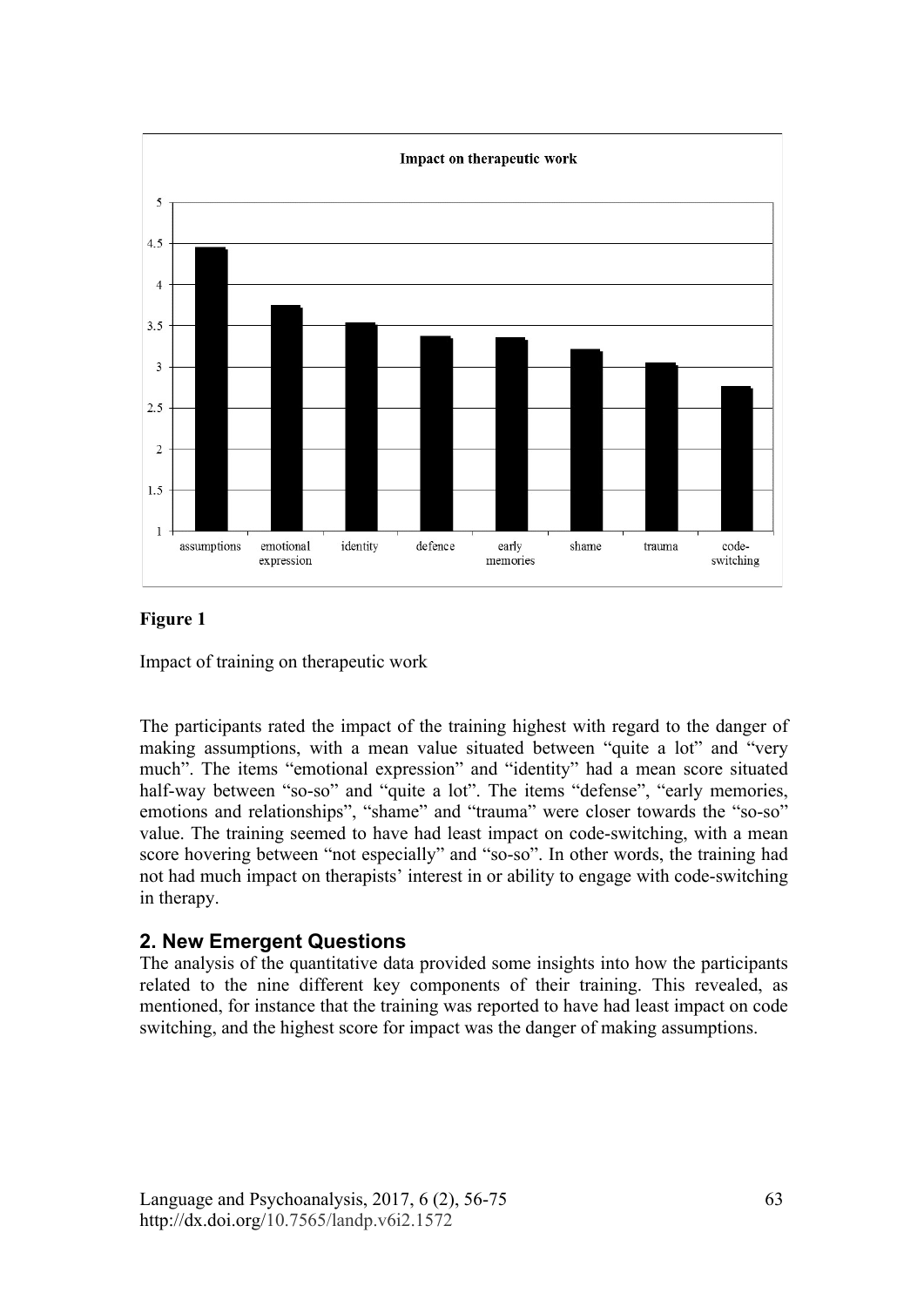# **Qualitative Study**

#### *Qualitative Data Questions*

Our next aim was to move deeply into each category addressed in the quantitative study. Our focus shifted from what was being shared to participants' unique, individual ways of organizing events and experiences from their training.

### *Participants in the Qualitative Study*

The overarching emerging question into the next stage was what  $-$  if at all, the different training components had meant to the individual therapist and his/her clients. 7 participants who had previously completed the online survey offered to meet for an hour long in-depth interview. We followed up all 7 offers. Participants' ages ranged from 30 to 59 (Mean = 47.8, SD = 9.6). They worked across a variety of modalities, including psychodynamic, person-centred, transactional analytical and cognitive behavioural therapy. The majority selected English as their primary language, even though all but one participant was multilingual. They were all trained in English and used English as the main language in their psychotherapy practice.

#### *Relational Interviews*

The interviews were structured with Josselson's (2013) relational model in mind. The aim was to "to understand how people construct or interpret their experiences, rather than piecing together views of an external event" (2013, p. 7). Although we were curious to learn more about how individual therapists may relate to the nine categories from the survey, we did not want to assume that the topics raised in the survey were at the forefront of the therapists' lasting experiences from their training. We agreed to approach the participants in as open way as possible, with some space towards the end of the interview to tentatively explore the categories from the survey. Our earlier mentioned epistemological positioning for the project in terms of critical realism was extended into this second stage. In our interviews, we pursued a philosophical position which acknowledged a pre-existing reality, but also assumed that this reality was mediated "through and by experience and representation, and is socially situated" (Finlay & Ballinger 2006, p. 258). Relational interviews assume in accordance that "we do not have the direct access to another's experience; we deal with ambiguous representations of it – talk, text, interaction and interpretation", as Hollway and Jefferson (2001, p. 3) put it. It also meant that we understood the interviews as attempts to "elicit narratives of lived experience in a two-person setting" (Josselson, 2013, p. 12) with the interviewer and participant dynamics as part of the data.

# **Analysis of the Qualitative Data**

#### **Reflexive Pair-Reading**

Having agreed on the relational approach to the interviews, which were conducted by Zeynep, the interviews were interpreted by two researchers with different backgrounds. Sofie is originally trained as a psychodynamic couple therapist and has remained working within an integrative framework. As a researcher, she is anchored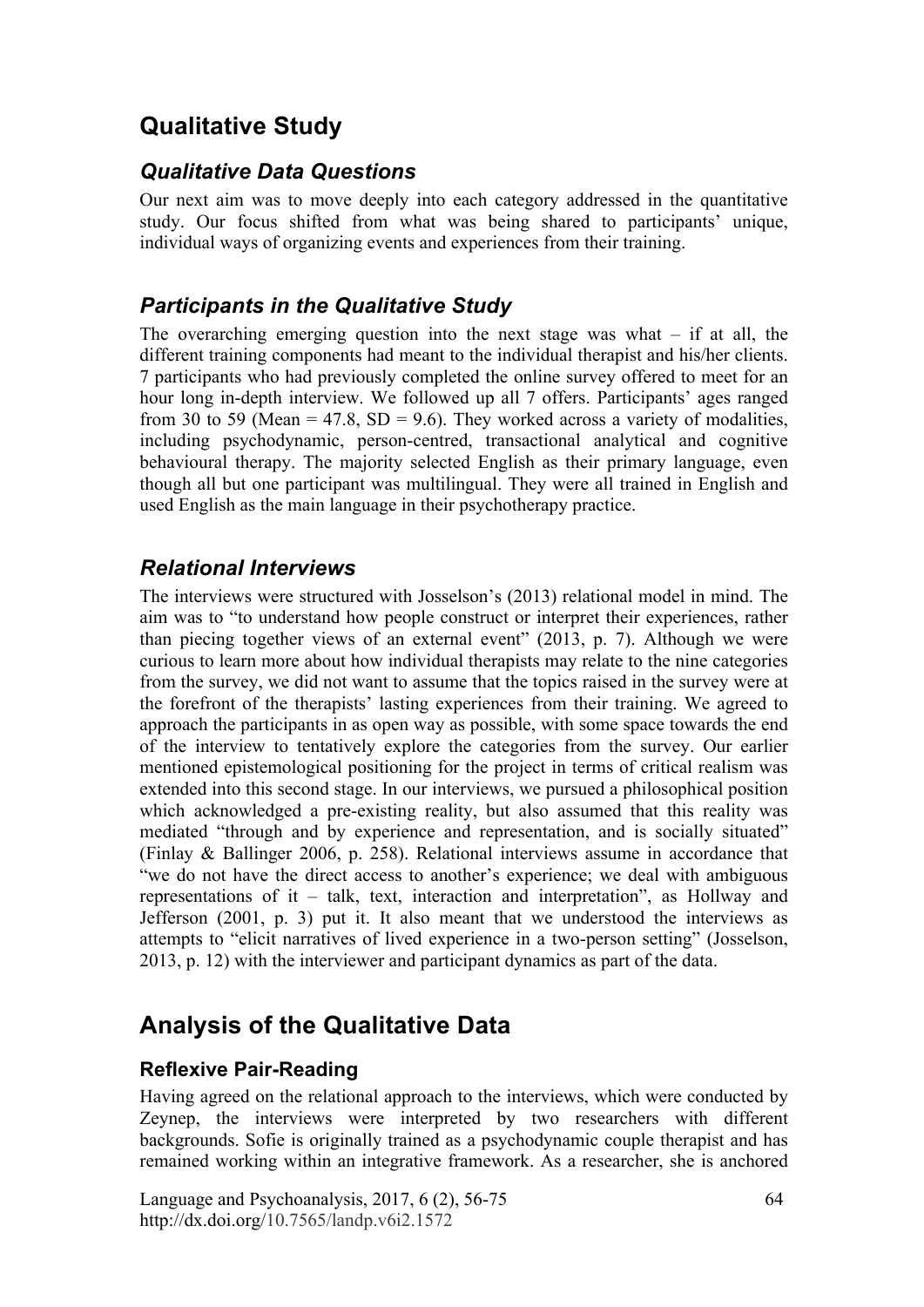within qualitative research with a special focus on reflexivity (Bager-Charleson, 2014, 2016). Zeynep is originally trained within neurobiology, and arrived at research from another angle but with an interest in deepening her phenomenological thinking as part of her MSc studies in Person-Centred psychotherapy.

### **Thematic Analysis**

Thematic analysis is a "method for identifying, analysing, and reporting patterns (themes)" (Braun & Clarke, 2006, p. 7). It is not wedded to any specific theory and can be "applied across a range of theoretical and epistemological approaches" (p. 5). Our first stage of the process involved reading through the transcripts several times, whilst "jotting down ideas and potential coding schemes" (p. 86) based on what 'stood out' to us. This 'coding' stage involved identifying freestanding textual units of the content in ways, which Braun and Clarke (2006) compare with looking for 'individual bricks and tiles'. A 'theme' is compared to the 'load baring walls' and represents rather "any level of patterned response or meaning within the data set" (Braun & Clarke, 2006, p. 82). Qualitative researchers 'only gain control of their projects by first allowing themselves to lose it' suggest Kleinman et al. (1993, p. 3). This was certainly the case for us. Our analysis seemed to generate endless threads, each fitting into different code clusters and themes. Our aim was to highlight references to the earlier mentioned categories - anything and everything which might be deemed of relevance to the enquiry. Reading the transcripts as a pair facilitated a discussion about hoping to register 'anything and everything' in a reflexive (Alvesson & Skoldberg, 2000) context. This process is elaborated upon in other contexts, focusing on research reflexivity (Bager-Charleson & Kasap, 2017).

The transcripts were not easy to access, and we spent considerable time exploring what prevented us from connecting with some of the participants' voices and accounts. There was both a practical and a personal aspect to our initial level of "not hearing". Several participants struggled to find the words: *"And I spoke with her and about the research that she's doing and, ummm, one of my interests is also trying which I haven't finalised but it's trying to to do research also on my own to try to put my two fields of interest together (Z: Uh huh) so I spoke with her also in this (Z: Ok) respect" (Therapists No 3:2).*

Both of us experienced strong emotions during our readings. We both initially tapped into a keen desire to create order – and experienced a sense of personal, deep seated culturally tinted failure over being unable to 'find' that order. Sofie registered enactments in terms of irritation and explored these in her clinical supervision as potential embodied responses to the research. Supervision facilitated space to explore emotional responses. Sofie also used creative writing (Richardson & St Pierre, 2005) to explore embodied responses ranging from excitement to despair.

### **Narrative-Thematic Analysis**

The interviews were analysed for codes and themes in both what Braun and Clarke (2006, p. 84) refer to as 'latent' and 'explicit' or 'semantic' level' of reading. Typical for the semantic/explicit approach is the focus on themes linked to direct or indirect responses to our research question. We were also interested in what Braun and Clarke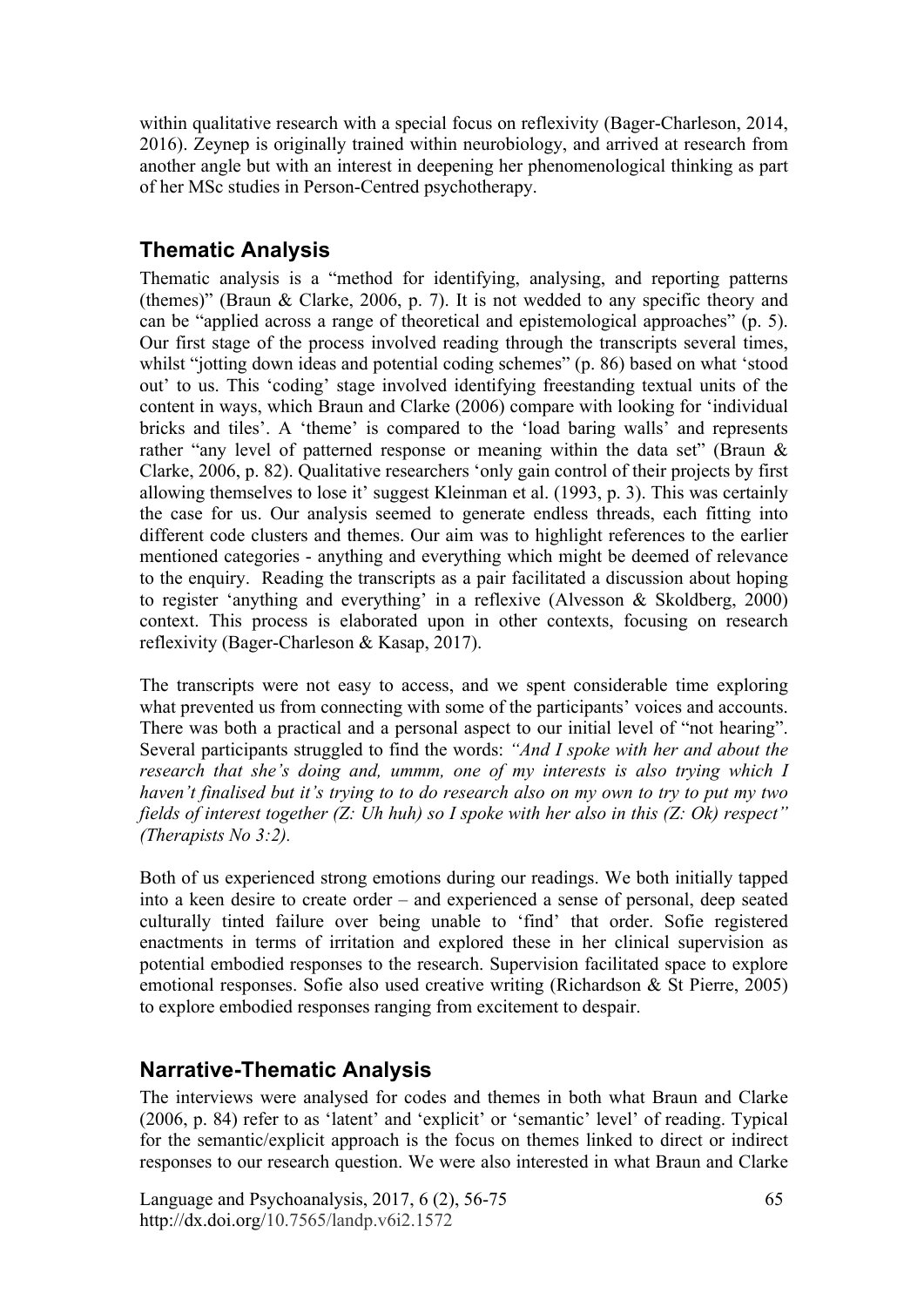refer to as a 'latent' focus on new, different and maybe 'conflicting' themes. Our thematic analysis gravitated towards an interest into 'latent themes' linked to the participants' 'narrative knowing'. 'Narrative knowing' (Polkinghorne, 1991; Ricoeur, 1981) focuses on narratives as means for people to "conceptualize the self by linking diverse events of their lives into unified and understandable wholes" (Polkinghorne, 1991, p. 136).

Narrative approaches differ (see for instance see Pavlenko, 2007) but share an interest in how participants impose or express order on the flow of experience through their narratives about experiences and events in their lives. Riessman (2008) proposes a typology of the four main types of analysis, namely thematic, structural, dialogic and visual. The thematic narrative analysis moves, as Chase (2005, p. 662) suggests 'away from traditional theme-orientated methods in qualitative research'. It 'extends the narrator-listener relationship' into an interpretive process (Chase, 2005, p. 662) which approaches narratives as told in a context. What Chase refers to as an attempt to elicit the 'complexity and multiplicity within narrators' voices' (2005, p. 663) felt like a valuable and realistic target for our reading. It made sense to us both as psychotherapists to listen to the narrators' voices 'with an interest in the subject's positions, interpret practices, ambiguities, and complexities – within each narrator's story' Chase (2005, p. 663). Chase's reference to Bamberg (1997) was helpful; he proposes three levels of narrative positioning, namely:

- how narrators position themselves in relation to others in their narratives
- how the narrators position self in relation to an audience
- how the narrators position 'themselves to themselves' (Bamberg in Chase, 2005, p. 663)

### *Ethical Implications*

The qualitative section has been guided by ethical considerations to honor the research relationship within which certain personal disclosures have been encouraged and made. To protect the anonymity of the participants and their clients we have changed details tracing to specific persons in terms of language, modality and in some cases gender.

# **Results of the qualitative data**

The participants referred to some considerable transformative learning. We interpreted two main areas in which the participants (addressed as therapists in this section) were referring to being affected by their training, namely:

#### **1. Identity**

- 1.1. Working with clients' different sets of narrative knowing
- 1.2. Changes of the therapists' own narratives selves

#### **2. Therapeutic Theory**

- 2.1. A Need to Expand theory
- 2.2. A Growing Sense of Clinical Authority
- 2.3. Work in progress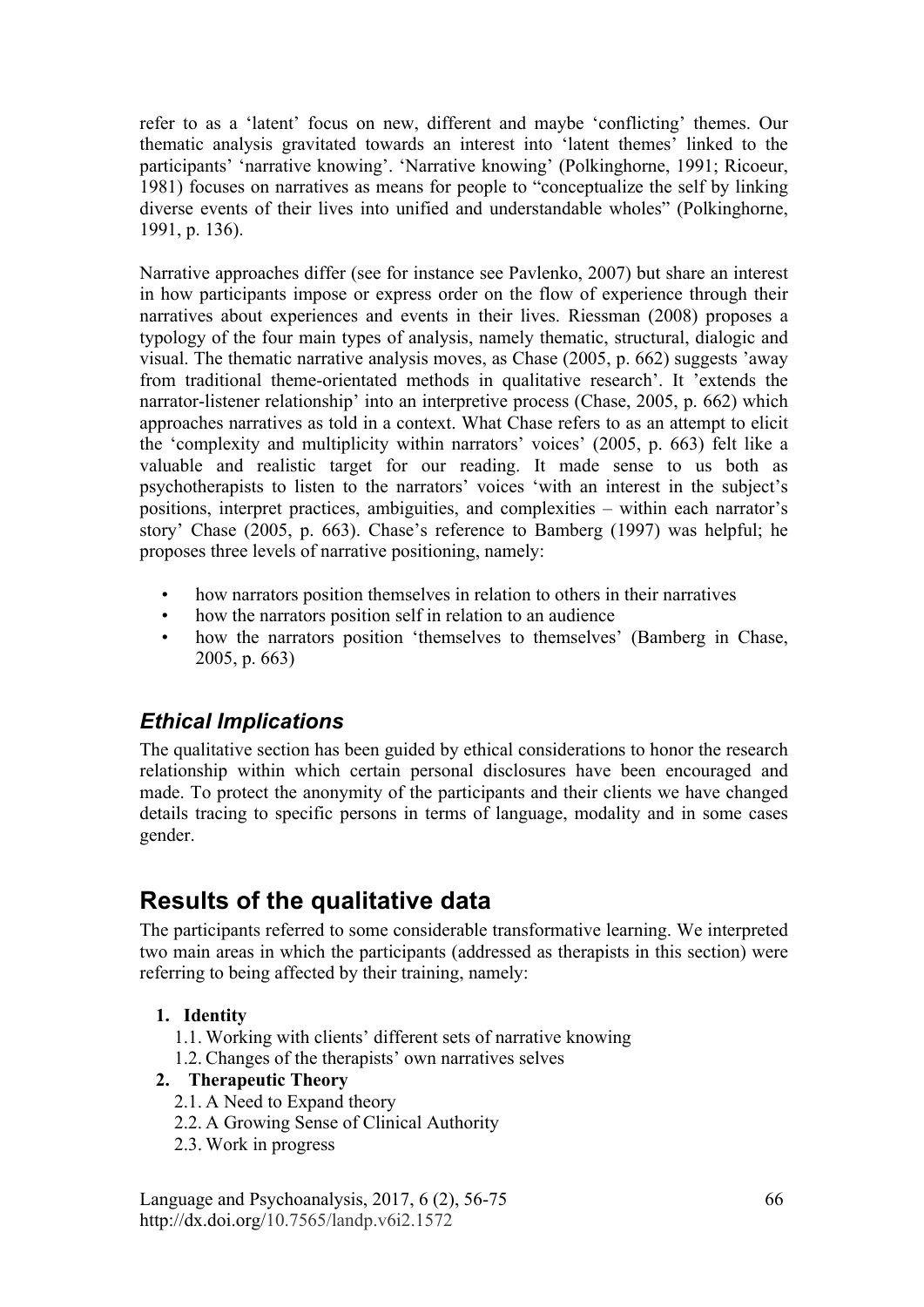### *1. Identity*

One therapist addressed how the training had resulted in her viewing language as a path into *"a whole world of understanding and experiences"* (4:4). Another therapist referred to being profoundly affected by the training in terms of: *"I felt it [the training] changed me as a person, it changed my attitude to people" (5:4).*

In this section we will refer to different angles of this level of transformative learning.

#### **The client's different sets of narrative knowing**

Many therapists reflected on talking therapy from new angles after their training in multilingualism. For psychotherapy, the underpinning principles of free association and narrative knowing (e.g. the way the client organize events and experiences into meaningful wholes through their narratives during the session) seemed to have been challenged for some therapists in different ways. One therapist said: *"There was a whole world of understanding and experience that we … actually mainly unconsciously couldn't go to because his [the client] experience wasn't translated"*  $(4:1)$ .

We interpreted the therapist's use of 'translating' as something, which had more to do with the client's narrative knowing than it having an actual linguistic or semantic meaning. The same therapist referred to language as a *whole way of thinking and shaping the world and seeing the world.* We understood this to mean that therapy can approach languages to explore different sets of personal as well as cultural values, beliefs and ways of relating to the world – and how these are impacting the client's sense of self: *"If you learn...in two languages you are exposed to two way of thinking*  [...] language isn't just language but a whole way of thinking and shaping the world *and seeing the world. So, you can't just translate things from one language into another […] language can help us to express a … different part of our personality" (4:7).*

Therapist 3 spoke about languages as different sets of arranging events and experiences in terms of 'paradigmas': *"Expressing yourself in different languages helps also… about considering where your ideas about things kind of originates ... it's complex, working with different languages is looking at different paradigmas about the world" (3:3).*

We interpreted this again as reflecting how the training had triggered the therapists to consider how multilingual clients might bring different and sometimes conflicting sets of narrative knowing about the Self. For the therapist to actually speak different languages or to try to help the clients to translate different sentences literally, seemed less significant than to facilitate explorations around underpinning personal and cultural values and beliefs about Self and Others in their narratives. One therapist spoke in terms of reconciling different sides of self. Therapist 3 described some posttraining work with a client whose native language was German. The therapist did not speak German herself, but felt that her client had benefitted from language switching: *"She [the client] was keeping her two selves separate. She has a cut off German side and her English self … for her it was difficult to reconnect that German side … [so it was] good when she started to bring German words" (3:3).*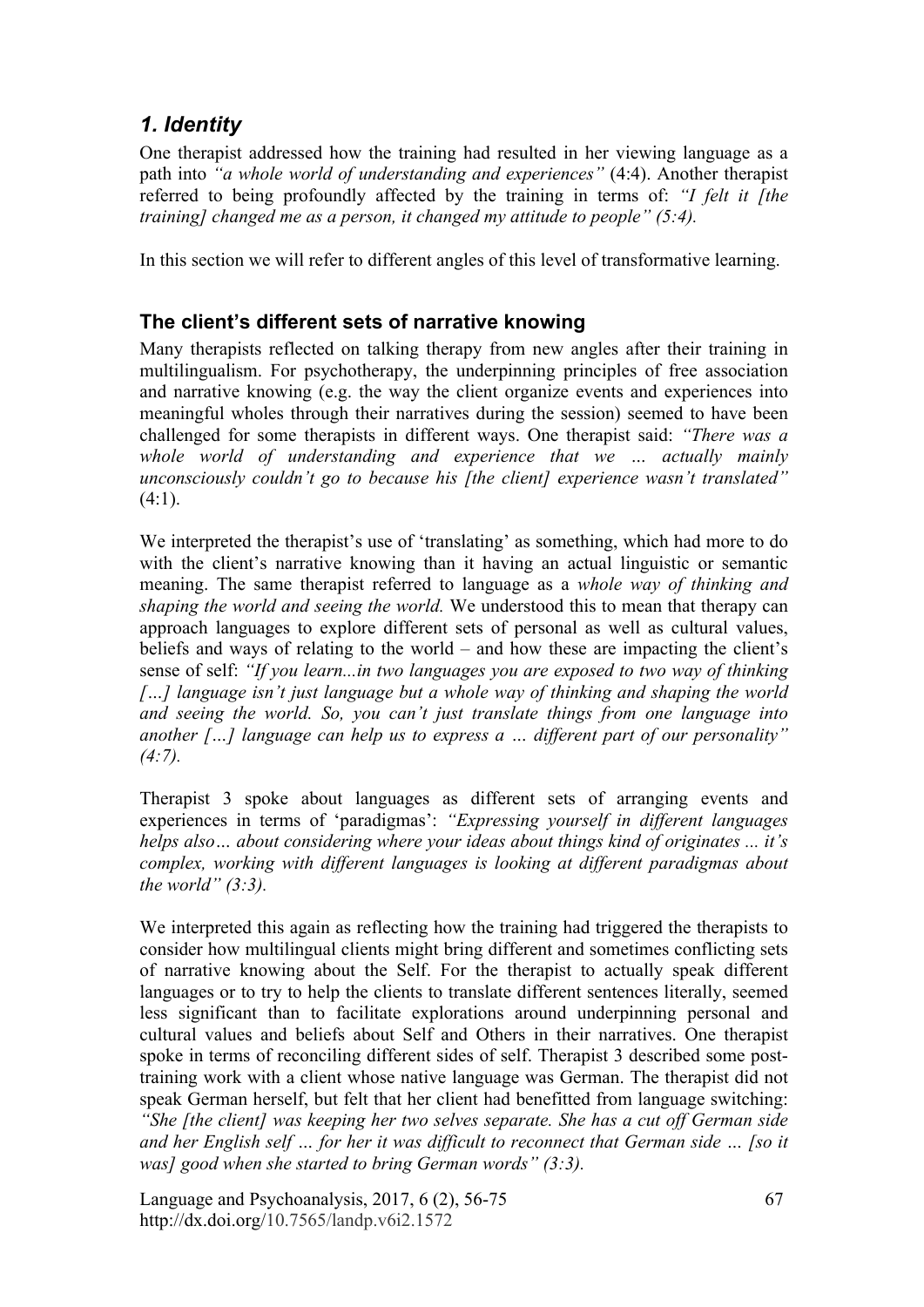The emotional meaning of language is stressed as important. Therapist 3 referred to her German client's seemingly emotionally barren mother tongue, and to how English had provided emotionally richer narratives to organise her experiences and understanding about the self within. Language switching facilitated, in turn, an opportunity for the client to understand more about this contrast, including as the therapist said; to 'connect with her German cut off side'. The same therapist continued: *"I think about the broader implications of language on people's understanding of different emotional meaning, that's so important (3:2).*

#### **The therapist's own narrative knowing**

Some therapists had begun to explore their own selves in different languages after the training. Therapist 5 was surprised that she 'had not considered language so much earlier'. She continued *"I'm not a monolingual person ... I'm thinking, my brain doesn't work in one language exclusively"* (5:6).

Another therapist said: *"And now you know, above all, again after the weekend with Beverley, it's not about being me better understood but maybe some stuff would come up in French that doesn't come up in English" (4:7).*

This therapist had reviewed her own use of language in personal therapy:*"I don't know why I had this kind of strong thing that oh no it wasn't a good idea ... I just never considered the impact of language [and]I thought my English was good enough to do [personal] therapy, I never thought I would be better understood in [my native language] it didn't cross my mind" (4:3).*

The training had illuminated some of the therapists' own troubled identities, and some of the seemingly powerful learning was still being either processed during the actual interview, by for instance adding midsentence (when talking about her client): *"…saying that … when I was a baby my mum used to talk to me in German [second language]"* (6.3).

Language awareness was reflected upon, as mentioned, as a path into early relationships and therapist 4 expressed in this sense the impact of the training as having begun to consider what being an infant to a mother who changed language after her birth might have meant. What happened to the mother after her narrative configuration or ways of arranging diverse events into meaningful wholes in her narratives changed; and how night that have impact her (the therapist) as a baby? Another therapist said *"... and now I am wondering, thinking about how French is my mother tongue, my dad is from Belgium [and] my mum's from Switzerland from the German-speaking part, but I was never fluent in German" (6:7).*

#### **2. Therapeutic Theory**

Another impact of the training seemed to be reflected in the way in which some therapists referred to their original therapeutic modality being expanded. Another therapist said: *"I never considered the impact of language […] I started thinking about, you know, do I do my reactions in terms of countertransference, could it actually be culturally influenced?" (5:3).*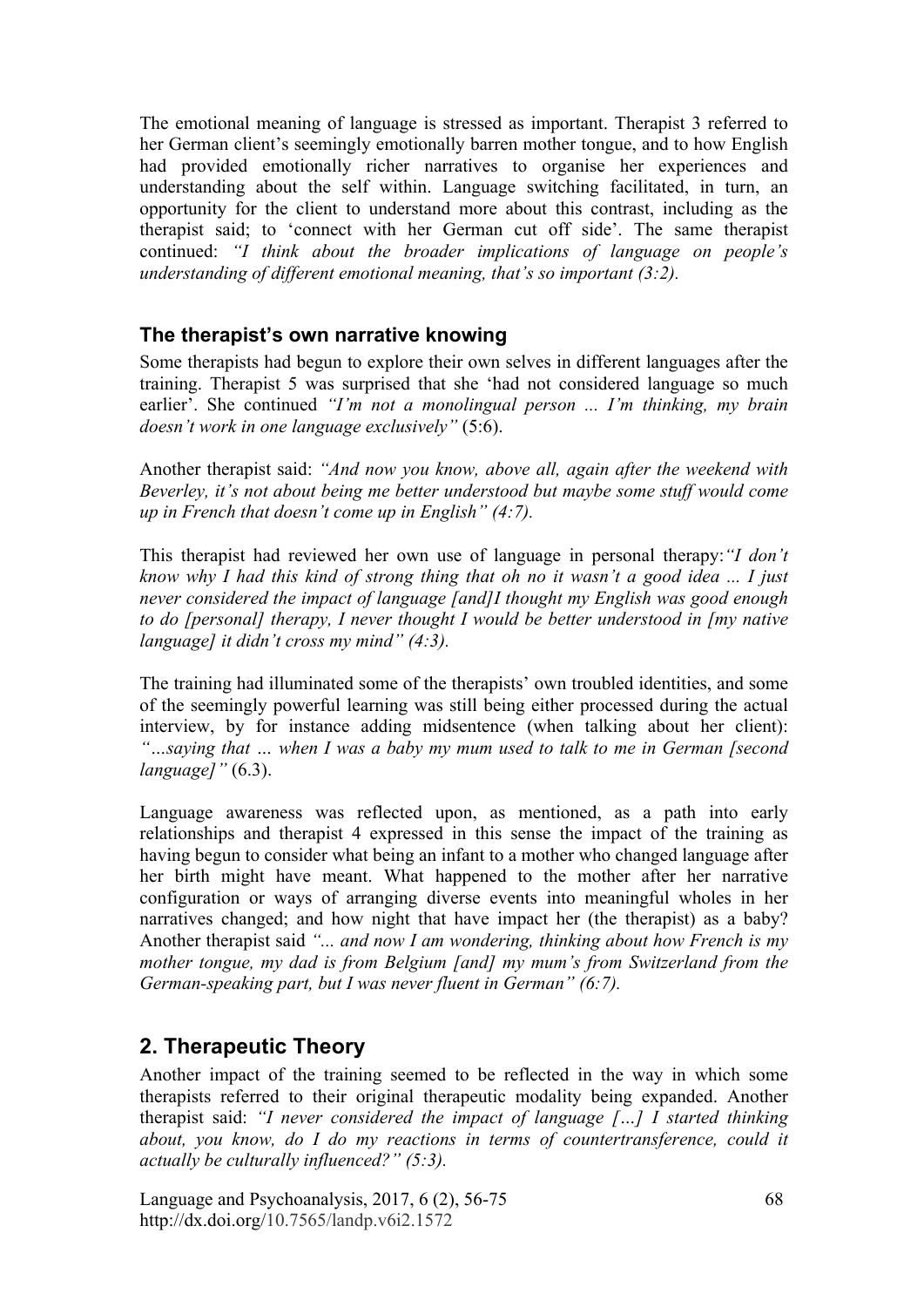The above participant had begun to explore the psychoanalytic concept countertransference in a social constructionist perspective, e.g. as a collectively represented, social phenomena.

Another CBT trained therapist evidenced a newly developed interest in existential perspectives with an openness for the unknown': *"I do [normally] work very, ummm, in a CBT way – always have an agenda…[But] I kept thinking, I don't have an answer, I just know it's going to be painful whatever you do it's going to be very tough ... it's difficult being in-between" (2:4).*

 A further CBT therapist referred to psychoanalytic thinking and the importance of using language with a 'timeline' in mind 'to help the client access his early, emotional memories'. The therapist said: *"What surprises me as a CBT therapist is I wouldn't really think much about defense … but the greatest importance [is] the time lines and the early memories" (5:7).*

One therapist said: *"it changed how I work with people from ethnic minorities […] feeling displaced, we are all from different backgrounds"* (2:8). Another therapist said *"I always considered therapy as middleclass … on a personal level I feel a bit ashamed of myself"* (7:11).

The training had triggered the earlier mentioned psychoanalytically anchored therapist to consider concepts like defence, transference and identification in terms of culturally introjected values and potential blind spots. She considered biases both in terms of avoiding and being overly drawn to certain cultures. Working with a person from the same culture in a new country for both created a setting ripe for fantasies about the other. Therapist 5 commented upon the value of challenging perceived similarities in such relationships: *"Being more finely attuned to the differences but also the similarities, [the training] brought that home. That the perceived similarities can also be differences … Languages is a whole reference system … childhood, culture, class and different understandings. Having an awareness of different languages [is] also about considering where your thinking comes from…for us as therapists too"* (5:12).

#### **Budding clinical authority**

The therapists spoke tentatively of a new confidence in their multilingual work. The references to the importance of drawing from different languages were not put into action during the interviews by any of the therapists, and we have interpreted this partly as an omission from our part; language switching is something, which we could have encouraged and learnt more about through the interviews. We also consider it as a potential indication that the learning about multilingualism is relatively new and maybe still taking shape. There is an indication of not knowing where to turn to consolidate the learning. One therapist refers to having become interested in the theme of multilingualism, but feeling uncertain of how to pursue the training: *"At first you know when I first got into the weekend I thought, arghhh a whole day of working with [this]… hmmm not interested thank you very much. And I, but I did change my mind completely … But if we had more time you know, maybe we could have two events to think about your own language and how it affects you, and then the second [part] could be related to your clients" (4:9).*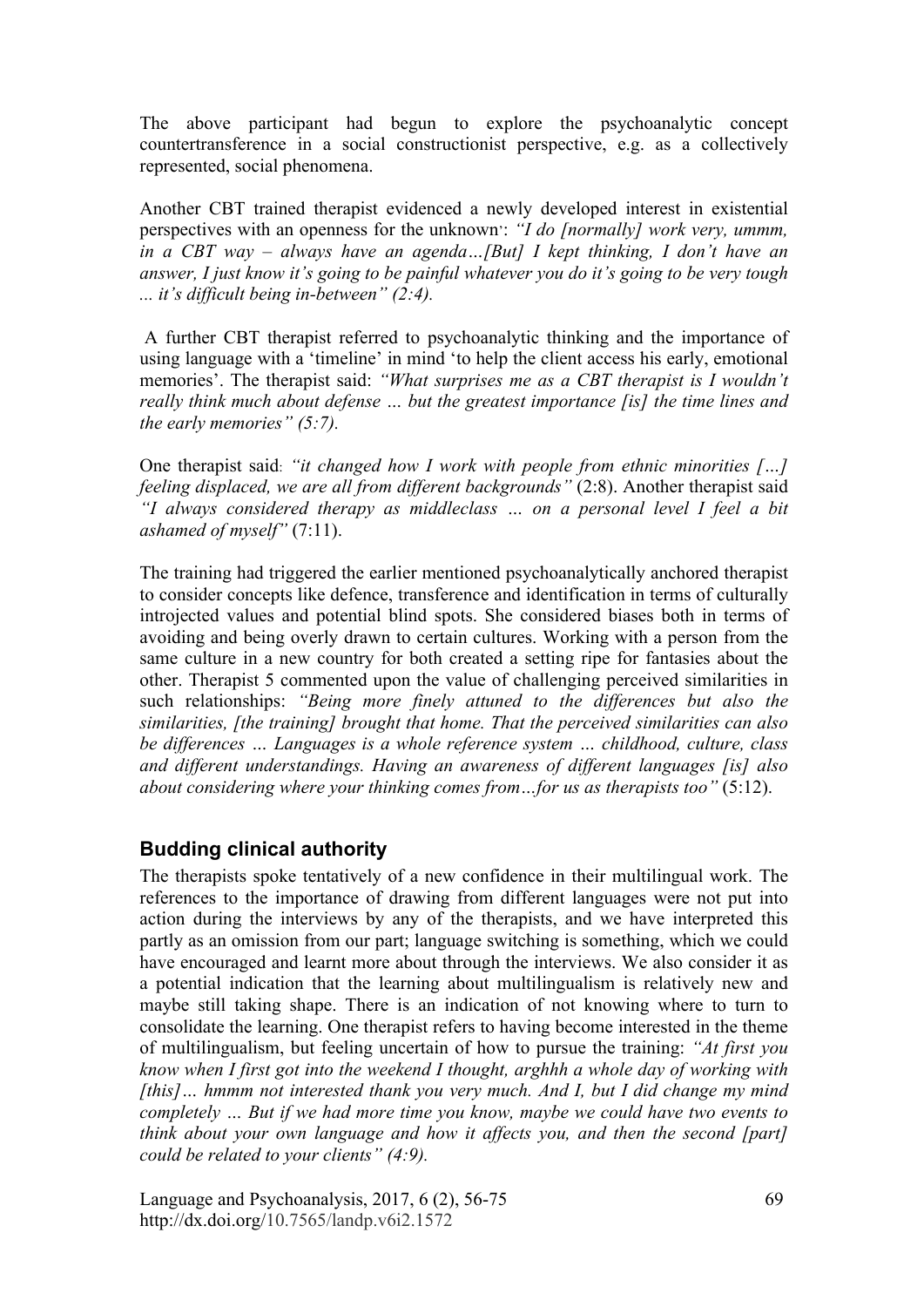## **Discussion**

Our aim with this mixed-method study has been to explore the impact of the training as described by therapists. The first stage involved a survey which addressed nine key components of the training. This survey was completed by 88 therapy trainees and the key findings from this part of the research were revealed in the scores given by the participants to each of the nine components. The highest score was attributed to raising their awareness about the danger of making assumptions. The lowest score was attributed to increased awareness about the importance of code-switching in therapy. The attention to language switching stood out more in the interviews than it had in the survey results; it was a theme in most of the narratives, although not always using the actual terms of 'code-switching'. Languages were described as reference systems, emotionally, socially and cognitively; and language awareness was referred to as a means of integrating and engaging dialectically with the two 'systems' or aspects of the self.

### *Transformative Learning in Progress*

Assumptions were indeed a dominating theme; it seeped into most areas of life. As one therapist said: *"I felt it changed me as a person, it changed my attitude to people"*. The therapists expressed overall a considerable degree of transformative learning as a result of their training. Much attention was paid to the therapists' client work, focusing on the clients' ability to free-associate, narrative knowing and selfdiscovery. As therapist 5 said; "*Languages is a whole reference system … childhood, culture, class and different understandings".* The therapists reflected also, in the interviews, about how the training had affected their thinking around how using different languages might have impacted their own sense of self. One reflected over her own mother having stopped using her native language. Another therapist became curious about what she could explore about her sense of self in personal therapy drawing more from her native language. Interestingly, none of the therapists used language-switching in the interviews. The therapists spoke about having had to revise and expand their original theoretical frameworks. One psychoanalytic therapist incorporated a new systemic thinking in her practice, one family therapist spoke about incorporating psychoanalytic attachment theory and neuroscience, one CBT therapists spoke about an interest in existentialism and another CBT therapist incorporated psychoanalytic perspectives into his practice after the multilingual training. Social constructionist, Psychoanalytic, Existential and CBT frameworks were considered from different angles with new questions in mind, largely integrated around a social constructionist approach to language with an interest in a client's developing and sometimes conflicting narrative knowing. From having been considered a problem, multilingualism is being referred to as a potential therapeutic asset by the interviewed therapists. The learning feels new and exciting and enriching in most therapists' cases. The interviews suggest, however, that therapists would have benefitted from further training, maybe a two-staged training with; as one therapist suggested - one event *"to think about your own language and how it affects you"* and a *"second part, related to your clients"* (4:9).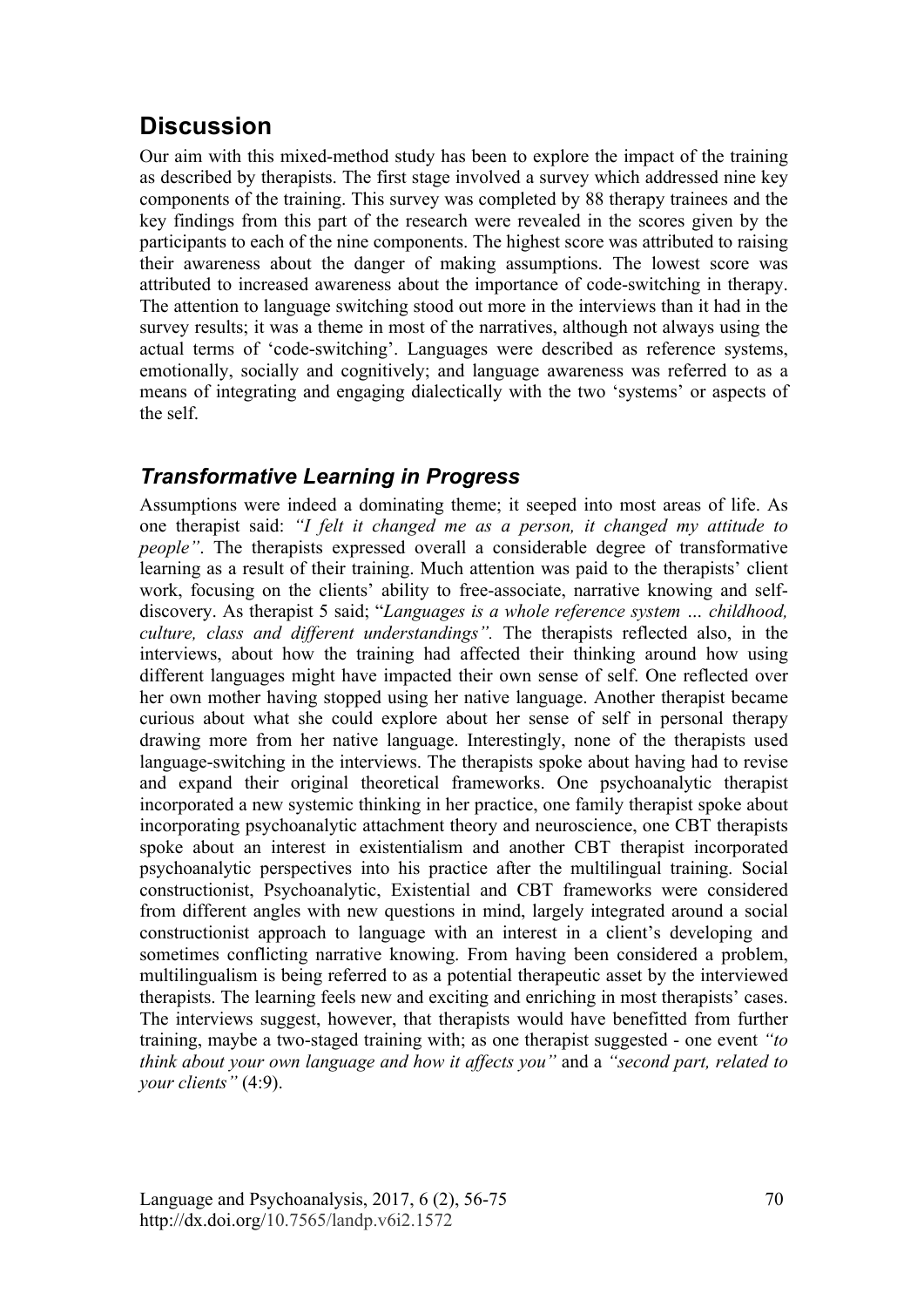### *Limitations of the Research*

With hindsight we think that the interviews would have been a valuable opportunity to explore the potential impact that language switching may have had on the therapists. We approached the interviews with the low scoring from the survey for codeswitching in mind, and had – as outsiders- paid little attention to the area of study ourselves beforehand. We noticed from the way the therapists talked *about* language switching that it had been a significant part of their learning, but wonder what encouraging the therapists to draw from different languages during the interviews might have evidenced.

Another limitation in our study, is that one of the authors was directly involved with the training. A decision was taken to include this author as she was the access point for the training participants. She was also one of the authors of the original research, which informed the training curriculum. This author was involved at the access stage, original questionnaire design and the description of the training and was not involved at any stage in analysing the quantitative data, in interviewing participants or listening to the transcripts. With the inclusion of the other researchers and authors, it was decided that there was some useful learning that had emerged from the research which validated its dissemination more widely.

### *Further Research*

Although the sample size of 88 therapists in the survey and 7 therapists in the interviews was a reasonable size, only one set of training was evaluated. It would be useful to evaluate other trainings from different organisers and to include therapy for couples, families and groups. It would also be useful to research the experiences of clients who have received therapy from multilingually trained therapists to consider other angles to the impact of the training on the ultimate beneficiaries. The therapists in this study refer to language awareness as a therapeutic tool to explore multilingual clients' opportunities to free associative explorations of their different sets of narrative knowing. We would like to see more research into the lived experience of language switching to understand multilingual clients' understanding, challenging and potential reconstruction of their narrative selves.

# **Conclusion**

Language and Psychoanalysis, 2017, 6 (2), 56-75 http://dx.doi.org/10.7565/landp.v6i2.1572 71 In psychotherapy, the therapist is typically expected to facilitate the client to freely associate around events and experiences, and rely on language as a means to organize events and experiences into meaningful wholes through narratives, which can be explored, challenged and potentially restricted during the therapeutic relationship and session. The therapists in our survey  $(n = 88)$  suggested that their training in multilingualism had challenged their assumptions to a high degree. Our interview participants ( $n = 7$ ) evidenced transformative learning on a professional as well as personal level. Based on the findings of the present study, we suggest that training about multilingualism as a means of understanding multilingual clients' different and sometimes conflicting 'narrative knowing' and sense of self, be integrated in core psychotherapy courses. Based on the interviews in particular such training should include more space to include both personal and professional development components to allow trainees to consider the impact of multilingualism on their lives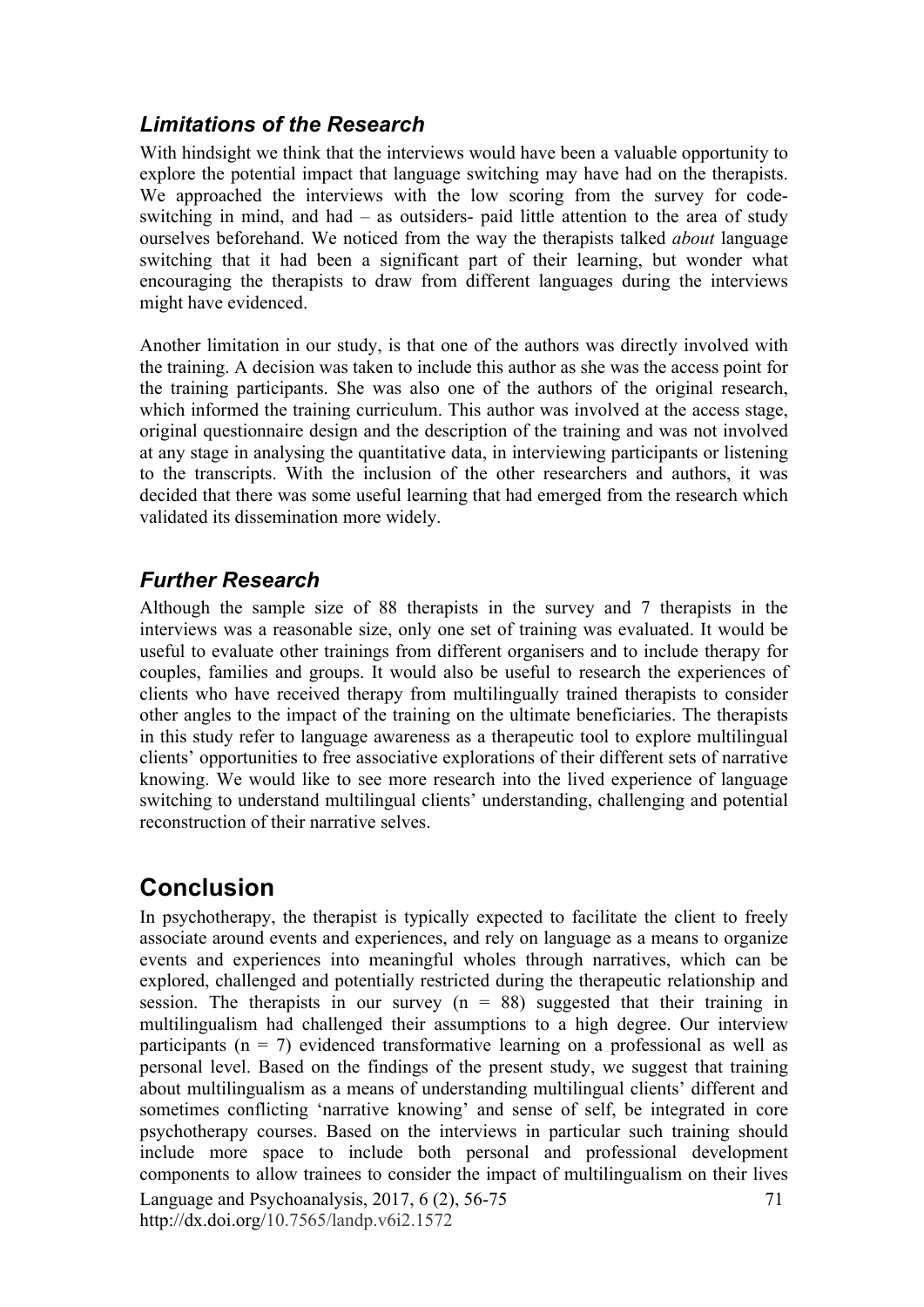and on the lives of their clients.

## **Acknowledgments**

We are very grateful to all the people who took the time to participate in the research and for the very helpful comments offered by the reviewers.

# **Authors' Biographical Note**

Dr. Sofie Bager-Charleson is the Director of Studies on the MPhil/PhD at Metanoia. She also teaches and supervises research students on the Professional Doctorate programme, DPsych and on the TA MSc at Metanoia/Middlesex University. She has published widely in the field of research reflexivity, including the text book *Practicebased Research in Therapy: A Reflexive Approach* (Sage, 2014) and acting as guest editor in the UKCP journal *the Psychotherapist* (2016) about Creative Use of Self in Research. She researches into Psychotherapy research (Bager-Charleson, du Plock & McBeath 2018 in press) and is the co-founder of *IMPACT*, a research network headed by Professor du Plock at the Metanoia Institute, aimed to encourage the generation and exchange of ideas and knowledge within and beyond the Institute. Sofie is a UKCP and BACP registered psychotherapist and supervisor. She holds a PhD from Lund University in Sweden, specialising in attachment issues within families and reflective practice amongst teachers.

Dr. Jean-Marc Dewaele is Professor of Applied Linguistics and Multilingualism at Birkbeck, University of London. He does research on individual differences in Second Language Acquisition and Multilingualism. He has published over 210 papers and chapters, co-edited five books and six special issues. He is the author of a monograph *Emotions in Multiple Languages* in 2010 (2<sup>nd</sup> edition in 2013) and coauthor of *Raising Multilingual Children* (2017). He is president of the *International Association of Multilingualism*, Convenor of the *AILA Research Network Multilingualism*, and former president of the *European Second Language Association*. He is General Editor of the *International Journal of Bilingual Education and Bilingualism*. He won the Equality and Diversity Research Award with Beverley Costa from the *British Association for Counselling and Psychotherapy* (2013) and the Robert C. Gardner Award for Excellence in Second Language and Bilingualism Research (2016) from the *International Association of Language and Social Psychology*.

Dr. Beverley Costa, a psychotherapist, set up Mothertongue multi-ethnic counselling service in 2000. Mothertongue also runs a dedicated Mental Health Interpreting Service. In 2009 Mothertongue won The Queen's Award for Volunteering. Beverley is an Honorary Research Fellow at Birkbeck, University of London and has written a number of papers and chapters on therapy across languages. Together with Jean-Marc Dewaele, their paper: *Psychotherapy across Languages: beliefs, attitudes and practices of monolingual and multilingual therapists with their multilingual patients*, won the 2013 *BACP* Equality and Diversity Research Award. She established *Colleagues Across Borders* in 2013, which offers pro bono peer support and training to refugee psychosocial workers based in the Middle East. She set up the *Bilingual Therapist and Mental Health Interpreter Forum* in 2010. This meets twice a year in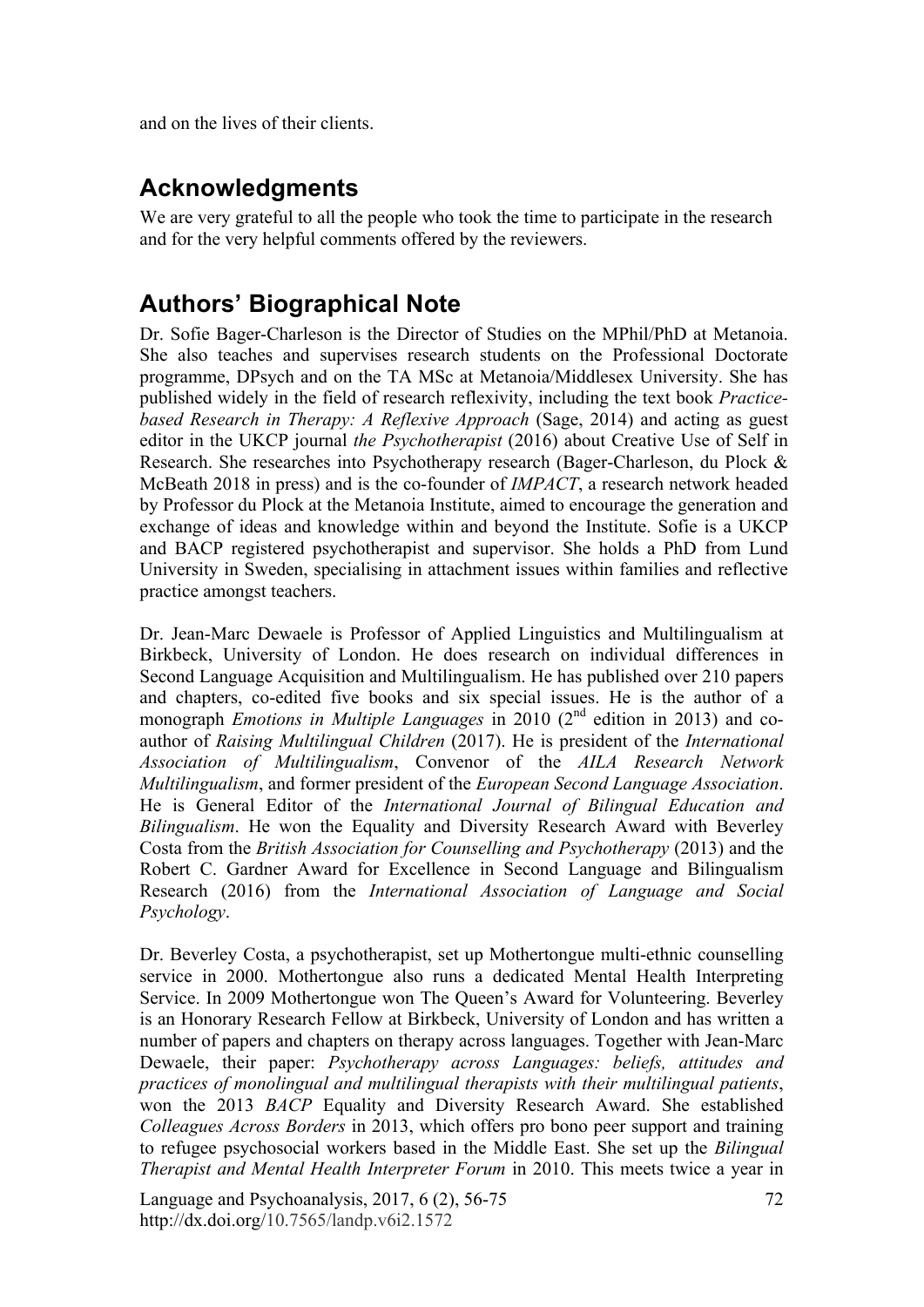London. She produced the world premiere of the play about a cross language couple *The Session* in 2015 at The Soho Theatre, London. She is currently producing an Arts Council England funded play about interpreters.

Dr. Zeynep Kasap, graduated with a BSc in Biological Sciences and Bioengineering from Sabanci University in Istanbul, Turkey in 2005. Following a one-year MSc in Cell Biology in Bordeaux, France, she moved to Italy to pursue a PhD in Neurobiology. Zeynep obtained her PhD in Neurobiology from SISSA institute in Trieste, Italy in 2010. She had a brief post-doctoral research experience in neurobiology at University College London, and became interested in psychotherapy. She is now on her second year at Metanoia Institute, pursuing an MSc in Contemporary Person-Centred psychotherapy.

## **References**

- Alvesson, M., & Skoldeberg, K. (2000). *Reflexive methodology*. London, UK: Sage.
- Antinucci. G. (2004). Another language, another place: to hide or to be found? *International Journal of Psychoanalysis*, *85*, 1157-1173.
- Bager-Charleson, S. (2014). *Practice-based research in therapy a reflexive approach*. London, UK: Sage.
- Bager-Charleson, S. (2016). A creative and effective use of self in research. Guest edited Issue *62*, *Spring 2016*. UKCP. *The Psychotherapist Journal*.
- Bager-Charleson, S. (2015). Relational reflexivity in therapy-based research. In S. Goss and C. Stevens (Eds.), *Making research matter* (pp. 58-71). London, UK: Routledge.
- Bager-Charleson, S. & Kasap, Z. (2017) Embodied situatedness and emotional entanglement in research – An autoethnographic hybrid inquiry into the experience of doing data analysis. *Journal for Counselling and Psychotherapy Research*, *17*, 190-200
- Bager-Charleson, S., du Plock, S., McBeath, A (2018 in press) "Therapists have a lot to add to the field of research, but many don't make it there". A narrative thematic inquiry into counsellors' and psychotherapists' embodied engagement with research. *Language and Psychoanalysis*, *7*.
- Bamberg, M. (2003). Positioning between structure and performance*. Journal of Narrative and Life History*, *7*, 335-342.
- Barden, N., & Williams, T. (2007). *Language and Communication in Therapy*. London, UK: McGraw Hill/OU Press.
- Bowker, P., & Richards, B. (2004). Speaking the same language? A qualitative study of therapists' experiences of working in English with proficient bilingual clients? *Psychodynamic Practice*, *10*, 459-478.
- Brannen, J. (2005). *Mixed-methods research: a discussion paper*. ESRC National Centre for Research Methods NCRM Methods Review Papers, http://eprints.ncrm.ac.uk/89/1/MethodsReviewPaperNCRM-005.pdf
- Brown, J. (2006). Reflexivity in the research process: Psychoanalytic observations. *International Journal of Social Research Methodology*, *9*, 181-107*.*
- Braun, V., & Clarke, V. (2006). Using thematic analysis in psychology. *Qualitative Research in Psychology, 3*, 77-101.
- Bryman, A. (2001). *Social research methods*. Oxford, UK: Oxford University Press.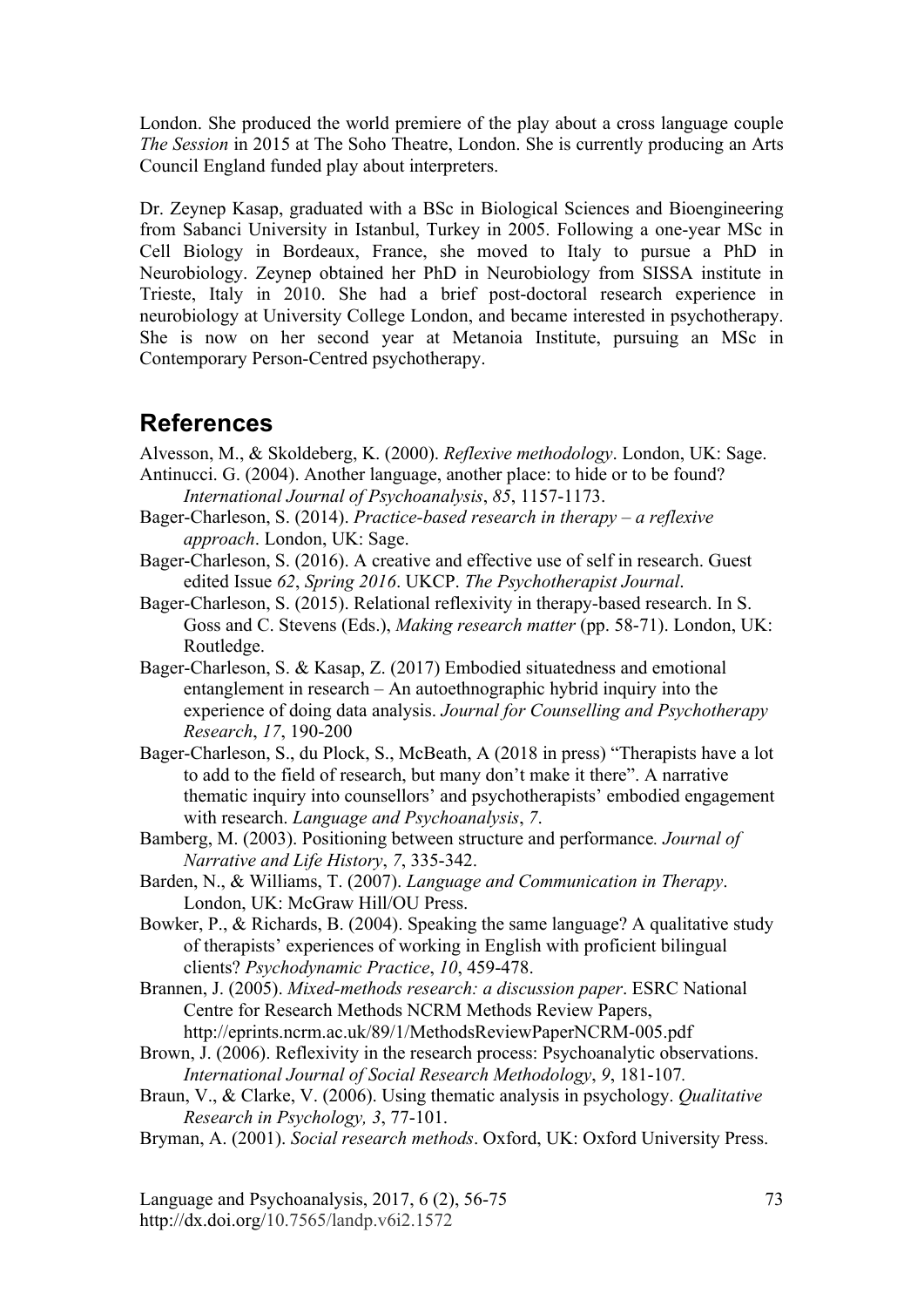- Chase, S. E. (2005). Narrative inquiry: Multiple lenses, approaches and voices. In N. K. Denzin & Y. S. Lincoln (Eds.), *The Sage handbook of qualitative research* (3rd Edition) (pp. 651-679). Thousand Oaks, CA: Sage Publications.
- Corbin, J., & Strauss, A. (2008). *Basics of qualitative research: Techniques and procedures for developing grounded theory* (3rd ed.). Thousand Oaks, CA: Sage
- Costa, B., & Dewaele J.-M. (2012). Psychotherapy across languages: beliefs, attitudes and practices of monolingual and multilingual therapists with their multilingual patients. *Language and Psychoanalysis*, *1*, 18-40; revised version reprinted in (2014) *Counselling and Psychotherapy Research*, *14*, 235-244.
- Costa, B. (2010). Mother tongue or non-native language? Learning from conversations with bilingual/multilingual therapists about working with clients who do not share their native language. *Journal of Ethnicity and Inequalities in Health and Social Care*, *3*, 15-24.
- Dewaele J-M. & Costa, B. (2013). Multilingual clients' experience of psychotherapy. *Language and Psychoanalysis*, *2*, 31-50.
- Dewaele J-M. & Costa, B. (2014). A cross-disciplinary and multi-method approach to research on multilingualism in psychotherapy. In S. Bager-Charleson (Ed.), *Doing practice-based research: A reflexive approach for therapists* (pp. 30-38). London, UK: Sage.
- Creswell, J., Clark, V. L. et al. (2011). *Designing and conducting mixed methods research*. London, UK: Sage.
- Dewaele, J.-M. (2013). *Emotions in multiple languages.* Basingstoke, UK: Palgrave Macmillan.
- Dewaele, J.-M. (2016). Why do so many bi- and multilinguals feel different when switching languages? *International Journal of Multilingualism*, *13*, 92-105.
- Finlay, L., & Ballinger, C. (2006) *Qualitative research for allied health professionals*. Chichester, UK: John Wiley.
- Freudenberger, S. (2004) Interculturalism, Transculturalism and the Problem of Meaning. In H. Sandkuhler and H.-B. Lim (Eds.), *Transculturality – epistemology, ethics and politics*. Berlin, Germany: Peter Lang.
- Gendlin, E. T. (2009). What first and third person processes really are. *Journal of Consciousness Studies*, *16*, 332-362.
- Georgiadou, L. (2014). 'My language thing…is like a big shadow always behind me': International counselling trainees' challenges in beginning clinical practice. *Counselling and Psychotherapy Research*: *Linking research with practice*, *14*, 10-18.
- Georgiadou, L. (2015). 'I was seeing more of her: international counselling trainees' perceived benefits of intercultural clinical practice. *British Journal of Guidance & Counselling*, *43*, 584-597.
- Gonzalez, L. M., Ivers, N., Noyola, M. C., Murillo-Herrera, A. C., & Davis, K. M. (2015). Supervision in Spanish: Reflections from supervisor-trainee dyads. *The Clinical Supervisor*, *34*, 184-203.
- Josselson, R. (2013). *Interviewing for qualitative inquiry a relational approach*. New York, NY: Guilford Press.
- Hollway, W., & Jefferson, T. (2001) *Doing qualitative research differently*. London, UK: Sage.
- Kokaliari, E., Catanzarite, G., & Berzoff, J. (2013). It is called a mother tongue for a reason: A qualitative study of therapists' perspectives on bilingual psychotherapy treatment implications. *Smith College Studies in Social Work*, *83*, 97-118.
- Language and Psychoanalysis, 2017, 6 (2), 56-75 http://dx.doi.org/10.7565/landp.v6i2.1572